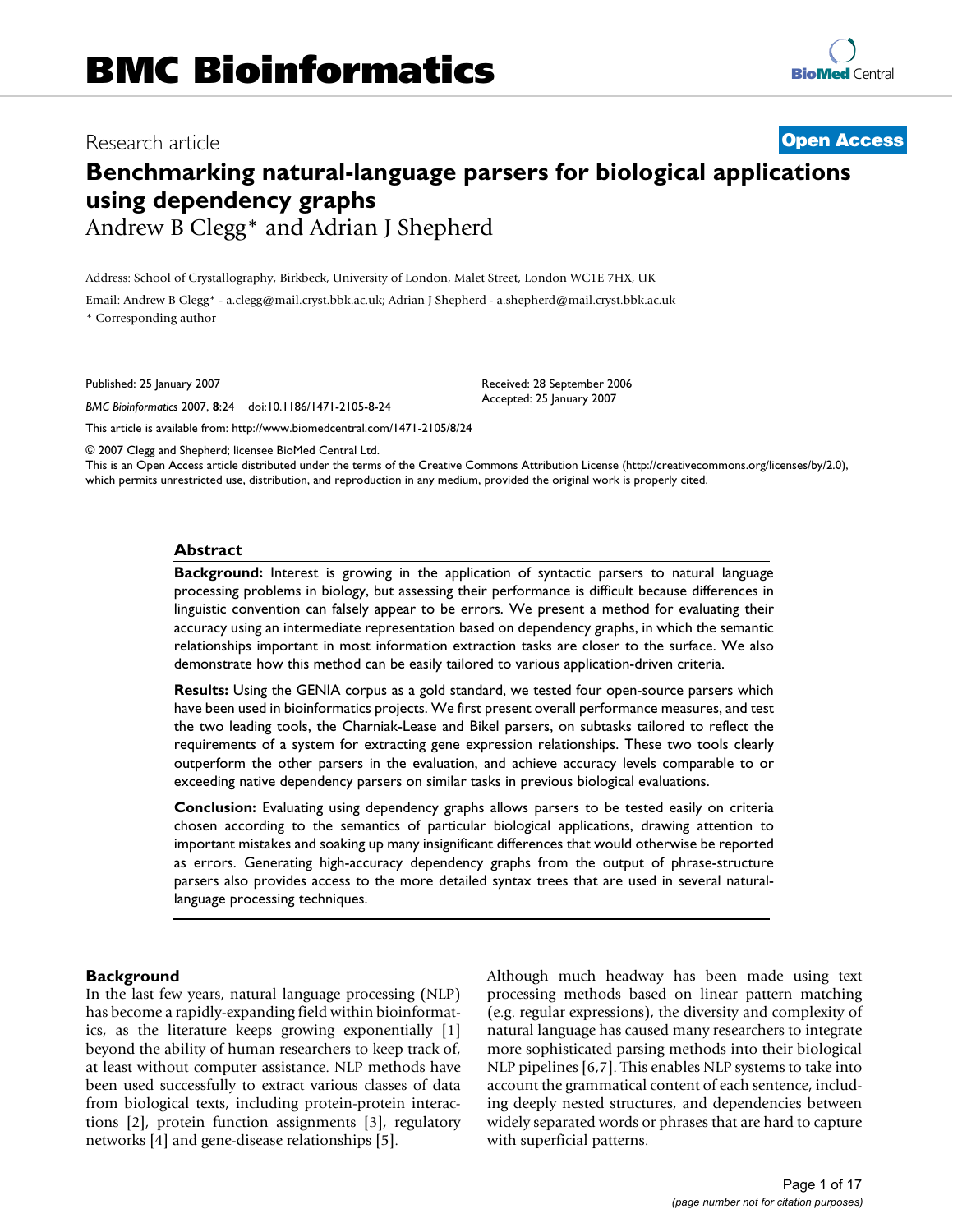General-purpose full-sentence parsers fall into two broad categories depending on the formalisms they use to model language and the corresponding outputs they produce. Constituent parsers (or treebank parsers) recursively break the input text down into clauses and phrases, and produce a tree structure where the root represents the sentence as a whole and the leaves represent words (see Figure 1). Dependency parsers model language as a set of relationships between words, and do not make widespread use of concepts like 'phrase' or 'clause'. Instead they produce a graph for each sentence, where each node represents a word, and each arc a grammatical dependency such as that which holds between a verb and its subject (see Figure 2).

While constituent parsers are closer to the theoretical models of language employed in mainstream linguistics, dependency parsers are popular in applied NLP circles because the grammatical relationships that they specify are not entirely unlike the semantic relationships encoding logical predicates to which an NLP developer would like to be able to reduce a sentence. However, there is no such thing as a standard grammar for dependency parsers. Each parser uses a different set of dependency types and a different set of attachment rules, meaning that there is often disagreement between dependency parsers regarding graph topology and arc labels [8,9]. This means that evaluating dependency parsers, and comparing the results of one to another, can be somewhat fraught with complexity.

Due to the impact on computational linguistics of the Penn Treebank (PTB) [10], a vast collection of handannotated constituent trees for many thousands of sentences drawn mostly from news reports, there is on the other hand a *de facto* standard for constituent parsers to follow. This means that there are several high-performance parsers available, trained on the PTB, which produce a pre-defined set of clause, phrase and word category (part-of-speech or POS) labels. There are also standardised evaluation measures by which these parsers are benchmarked against a set-aside portion of the original treebank. The most frequently published scores for parser performance use precision and recall measures based on the presence or absence of constituents in each parser's output, compared to the gold standard. These are sometimes referred to as GEIG or PARSEVAL measures, and although their limitiations are well known [11,12] – for example, they have problems distinguishing between genuine errors which would affect the output of NLP applications, and minor differences of convention (see Figures 3 and 4) which would not – they are still in wide use.



### **Figure 1**

**A constituent (phrase structure) tree**. The phrase structure of the sentence "Two homologues of the rhombotin gene have now been isolated" from the GENIA treebank. The definitions of the linguistic labels used in this and all other diagrams are given in the List of Abbreviations section.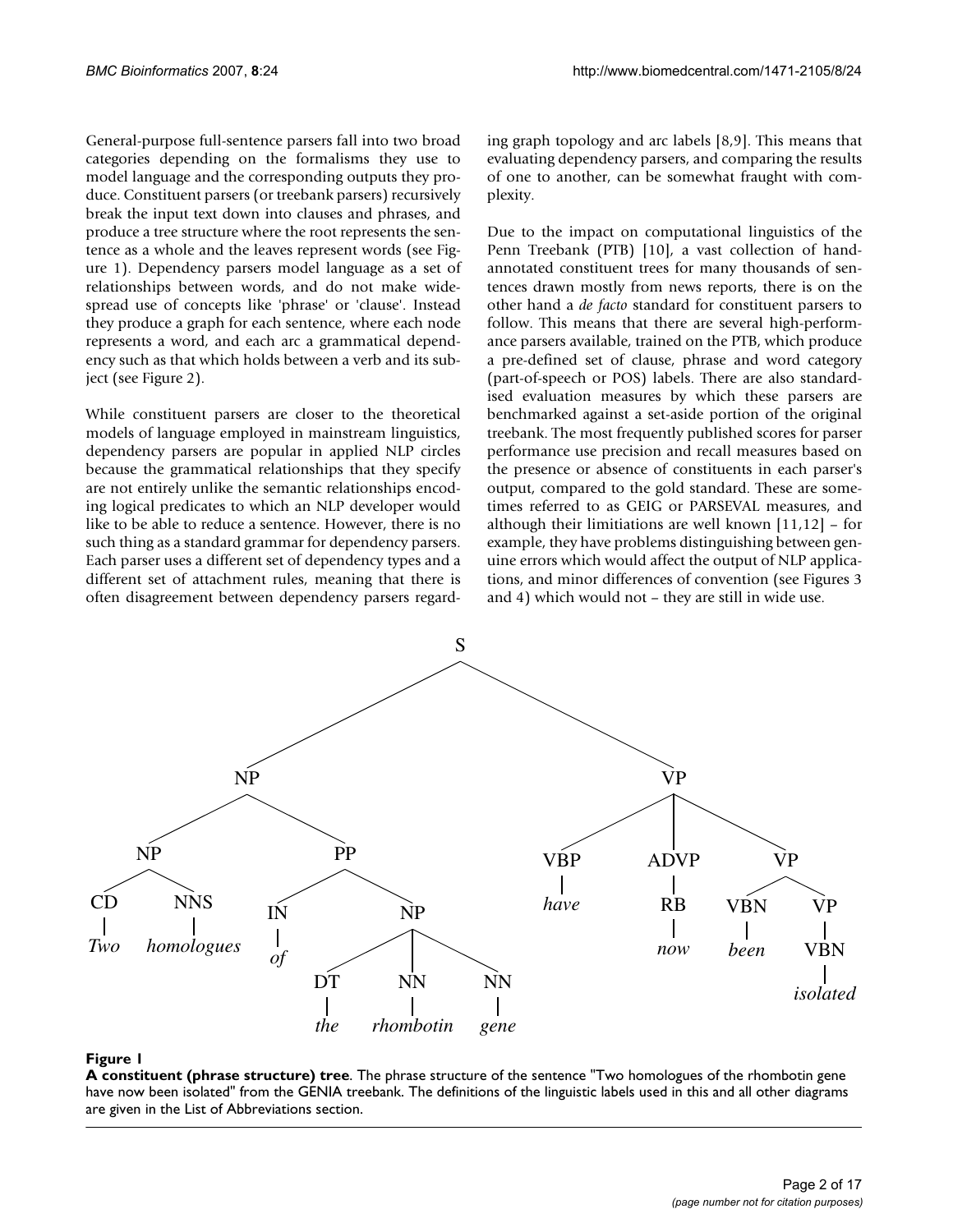

**Figure 2 A dependency graph**. The dependency graph of the sentence in Figure 1.

The impact of the PTB is also such that both the major linguistic annotation projects for molecular biology corpora [13,14] employ largely PTB-like conventions, although the amount of annotated biological text is currently at least an order of magnitude less than that which is available in the general-English domain. Although the quantities available are insufficient for retraining parsers, evaluation of the performance of parsers for bioinformatics applications is possible given a meaningful evaluation technique.

Although a dependency graph for a sentence will not, typically, contain as much information as a constituent tree for the same sentence, it is possible to transform the tree structure into a dependency graph by employing a set of deterministic mapping functions [9]. The mapping procedure often results in the elimination of redundant information found in the tree structure, and thus tends to level out many of the insignificant differences in convention between alternative constituent parses (see Figures 5 and 6).

This process therefore provides a convenient way to evaluate constituent parsers on those aspects of their output that most affect meaning, as well as forming a useful intermediate representation between phrase structure and logical predicates. Furthermore, given such a framework, it becomes easy to define application-specific evaluation criteria reflecting the requirements that will be placed upon a parser in a biological NLP scenario. Using this approach, we have evaluated several leading open-source parsers on general syntactic accuracy, as well as their ability to extract dependencies important to correct interpretation of a corpus of texts relating to biomolecular interactions in humans. The parsers are scored on their ability to correctly generate the grammatical dependencies in each sentence, by comparing the corresponding dependency graphs from their output and from the constituent structure of the original treebank. The results are presented below.

### **Results and Discussion**

The software packages used in our evaluation are the Bikel parser [15], the Collins parser [16], the Stanford parser [17,18] and the Charniak parser [19] – including a modified version known herein as the Charniak-Lease parser [20]. All of these are widely used by the computational linguistics community, and have been employed to parse molecular biology data (see Related Work section), despite having been developed and trained on sentences from the Penn Treebank. While it may be the case that, over the coming years, enough consistently-annotated biological treebank data becomes available to make retraining parsers on biological text a feasible proposition, this is by no means true yet. Furthermore, when choosing which parser to retrain with such data as and when it becomes available, one would wish to pick one which had already demonstrated good cross-domain portability, since the biomedical domain in fact encompasses multiple subdomains with distinct sublanguages [21].

We tested at least two versions of each parser as it is by no means certain *a priori* that the best-performing version on the PTB will likewise perform best on biological text. Our gold standard corpus was 1757 sentences from the GENIA treebank [13], which were mapped from their original tree structures to dependency graphs by the same deterministic algorithm from the Stanford toolkit that we used to convert the output of each parser [9]. See the Methods section for more details of our parsing pipeline.

### *Overall parse accuracy*

For each parser, we calculated two scores, constituent effectiveness (F*const*) and dependency effectiveness (F*dep*)against the original constituent trees in the treebank, and their dependency graph equivalents, respectively (see Tables 1 and 2). These scores are measures of tree or graph similarity between the parser output and the gold standard corpus, penalising false negatives and false positives – see the Methods section for the formulae used to calculate them. When comparing the parsers' output in terms of dependency graphs rather than raw trees – that is, using F*dep* rather than F*const* – there is a much less gradual spread, with the three front-runners being clearly separated from the rest.

Note that the F*dep* scores given in Table 2 use the strictest criterion for a match between a dependency in the parse and the corresponding dependency in the gold standard. A match is only recorded if an arc with the same start node, end node and label (dependency type) exists. This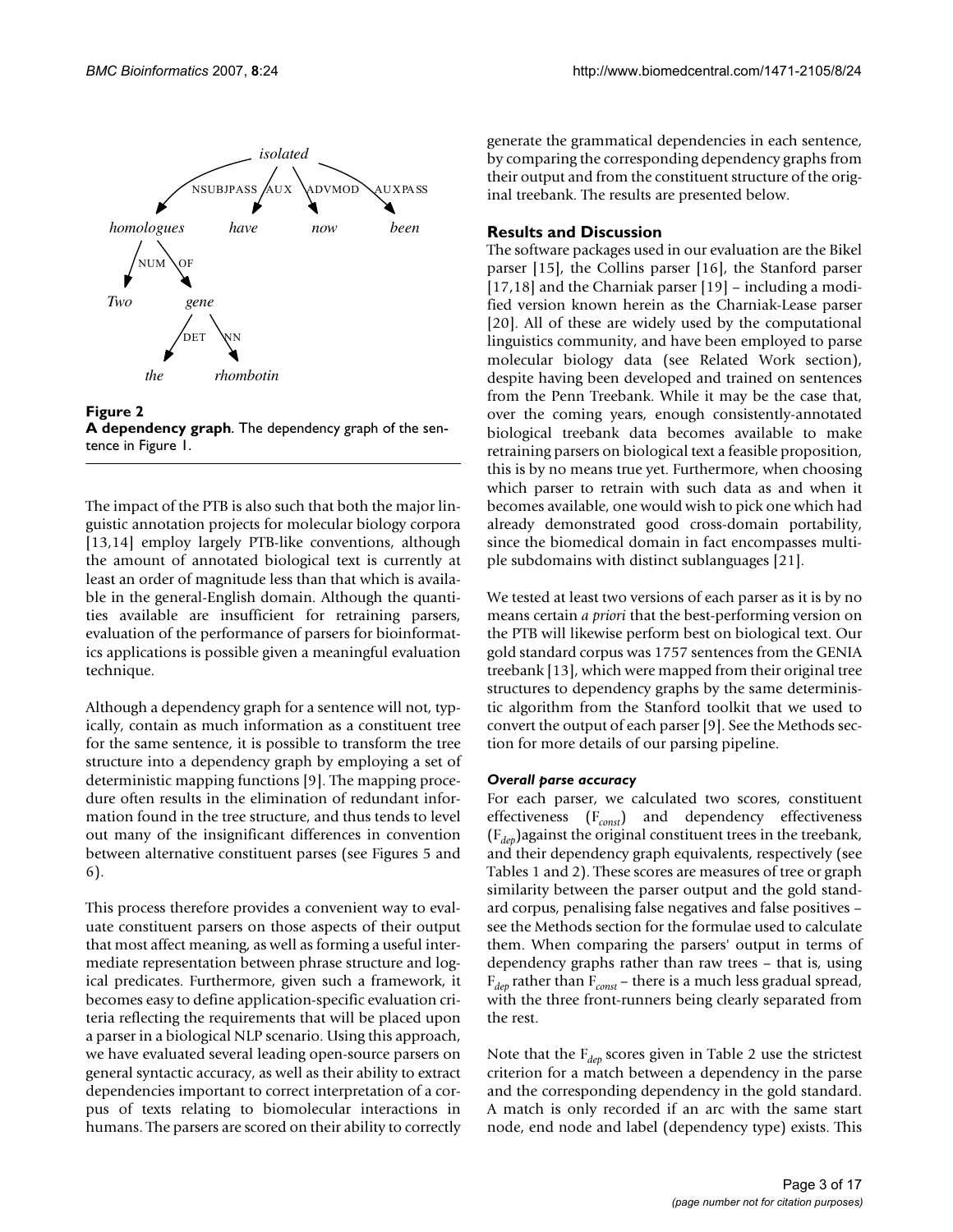

**Adverbial attachment conventions**. In (a), the lexicalised version of the Stanford parser attaches the adverb (RB) "constitutively" via an adverbial phrase (ADVP) to its parent verb phrase (VP). In (b), the unlexicalised Stanford parser skips this step and attaches the adverb directly to the verb phrase. These two representations are semantically equivalent.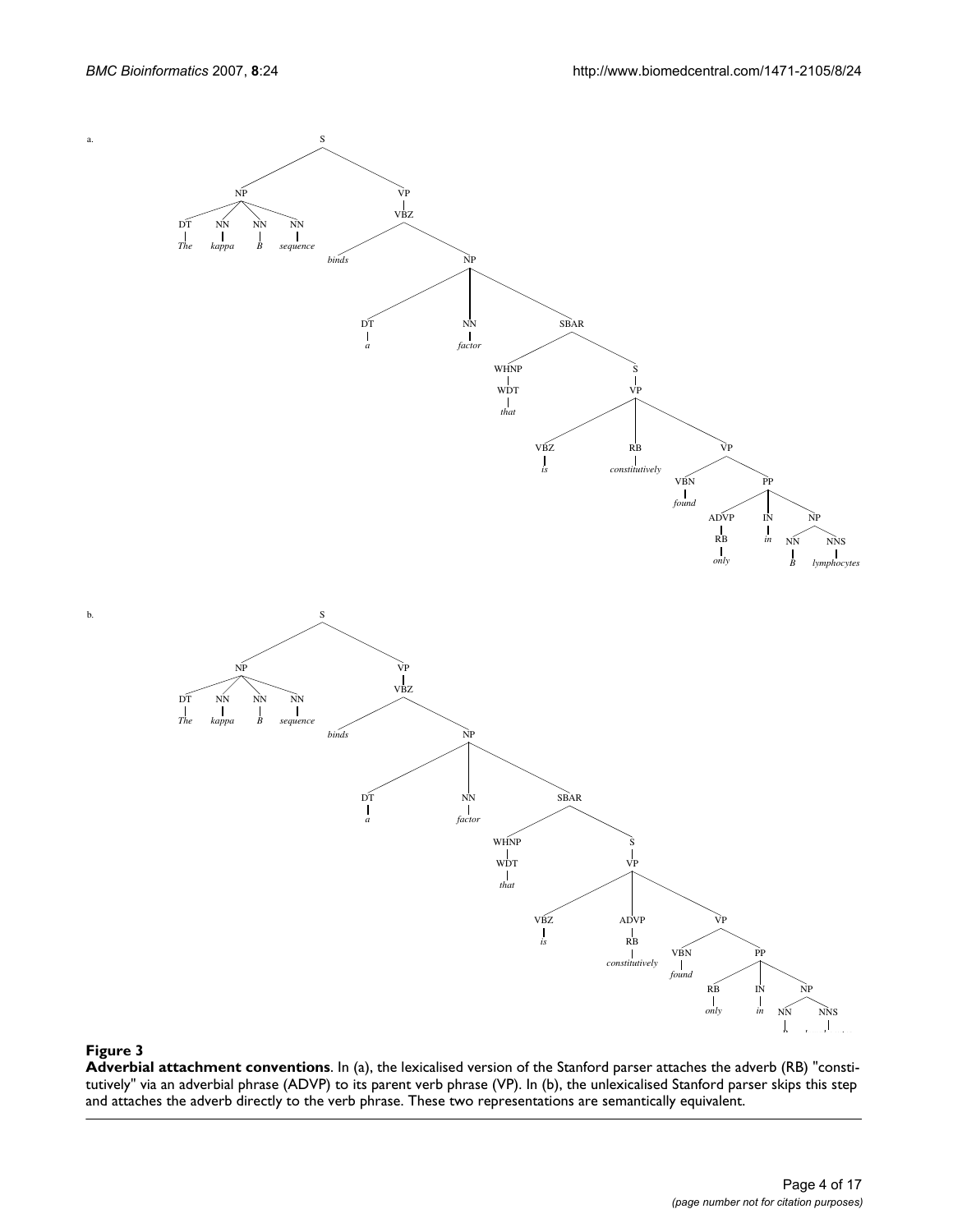

**Co-ordinating conjunction conventions**. Two alternative ways of joining two nouns with a conjunction ("and") – the GENIA corpus uses convention (a), while all of the parsers tested use (b). The additional level of noun phrase (NP) constituents however makes no difference to the meaning.

is important as the type of a dependency can be crucial for correct interpretation, discriminating for example between the subject and direct object of a verb. However, many assessments of dependency parsers use a weaker matching criterion which disregards the dependency type, and thus only takes into account the topology of the graph and not the arc labels. For comparison purposes, the mean scores using this weaker untyped criterion are given in Table 3 (see also the Related Work section). Note that the rank order of the parsers is the same when using the



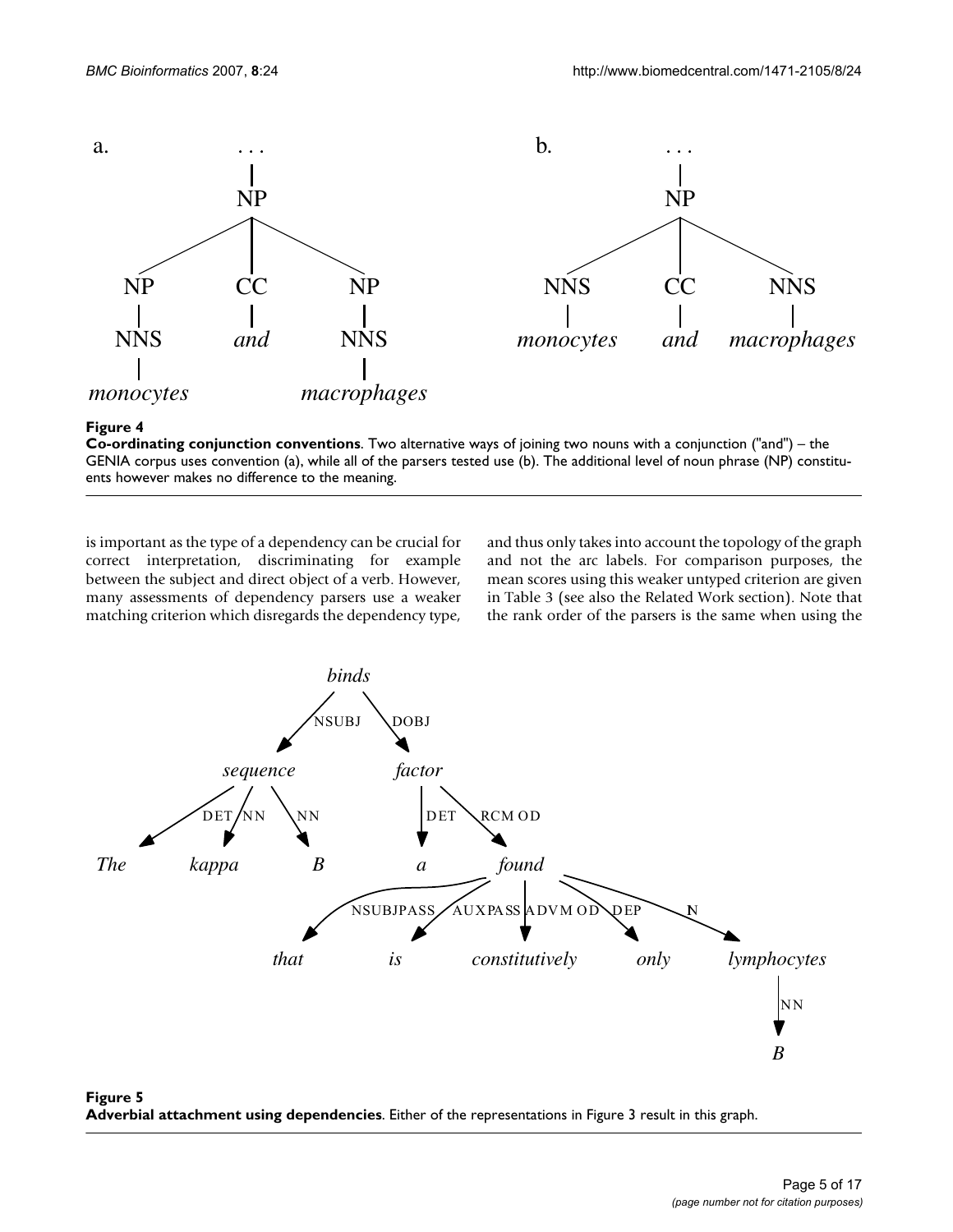

**Co-ordinating conjunctions using dependencies**. Either of the representations in Figure 4 result in this graph fragment.

less strict matching criterion, apart from some slippage by the lexicalised version of the Stanford parser, suggesting that this parser's scores on the strict test are boosted by comparatively good dependency type identification. All scores in this paper use the strict matching criterion unless otherwise specified.

#### **Table 1: F***const* **score, all sentences**

| Parser                   | $F_{const}$ |
|--------------------------|-------------|
| Charniak-Lease           | 80.2        |
| Bikel (0.9.8)            | 79.4        |
| Bikel (0.9.9c)           | 79.4        |
| Charniak (Aug 05)        | 78. I       |
| Collins (model 2)        | 77.8        |
| Collins (model 3)        | 77.2        |
| Collins (model 1)        | 76.4        |
| Stanford (unlexicalised) | 72.3        |
| Stanford (lexicalised)   | 71.I        |
|                          |             |

Parser effectiveness based on comparison of constituent trees to the GENIA treebank, summed over entire corpus.

The overall effectiveness scores for some of the parsers are distorted, however, by the fact that they encountered sentences which could not be parsed at all (Table 4). It is useful to separate out the effects on the mean scores of complete parse failures as opposed to individual errors in successfully-parsed sentences. The F*dep* scores in Table 5 show the mean effectiveness for each parser averaged *only* over those sentences which resulted in a successful parse. The Bikel parser version 0.9.9c claims in its release notes that the parser has a new robustness feature meaning that it "should *always* produce *some* kind of a parse for every input sentence" (original emphasis) [22], but this does not appear to be true for biological texts. However, it is an improvement over version 0.9.9 (not featured in this investigation) which we found to suffer from 440 failures (25% of the corpus) on the GENIA treebank [12]. The parse failures for all of the parsers tended to occur in longer, more complex sentences.

The highest-scoring parsers overall, the Charniak-Lease parser and the Bikel parser, achieve very similar scores. Therefore, we decided to subject these two parsers to a series of tests designed to determine where the strengths and weaknesses of each lay when assessed on tasks important to biological language processing applications. We used the older version of the Bikel parser (0.9.8) as it suffered only one failure, as opposed to two by version 0.9.9c.

### *Prepositional phrase attachment*

One problem that is frequently cited as hard for parsers is the correct attachment of prepositional phrases – modifiers attached to nouns or verbs that convey additional information regarding time, duration, location, manner, cause and so on. It is important to correctly attach such modifiers as errors can alter the meaning of a sentence considerably. For example, consider the phrase "Induction of NF-KB during monocyte differentiation by HIV type 1 infection." Is it the induction (correct) or the differentiation (incorrect) which is caused by the infection? Furthermore, the targets of many biological interactions are expressed in prepositional phrases, e.g. "*X* binds **to** *Y*" – the bold section is a prepositional phrase. However this problem is non-trivial because correct attachment relies on the use of background knowledge (for humans), or an approximation of background knowledge based on frequencies of particular words in particular positions in the training corpus (for parsers). These frequencies are often sparse, and for previously unseen words (e.g. many of the technical terms in biology) they will be missing altogether.

To assess the potential impact of this phenomenon, we tested the two best parsers on their ability to correctly generate dependencies between prepositions and both the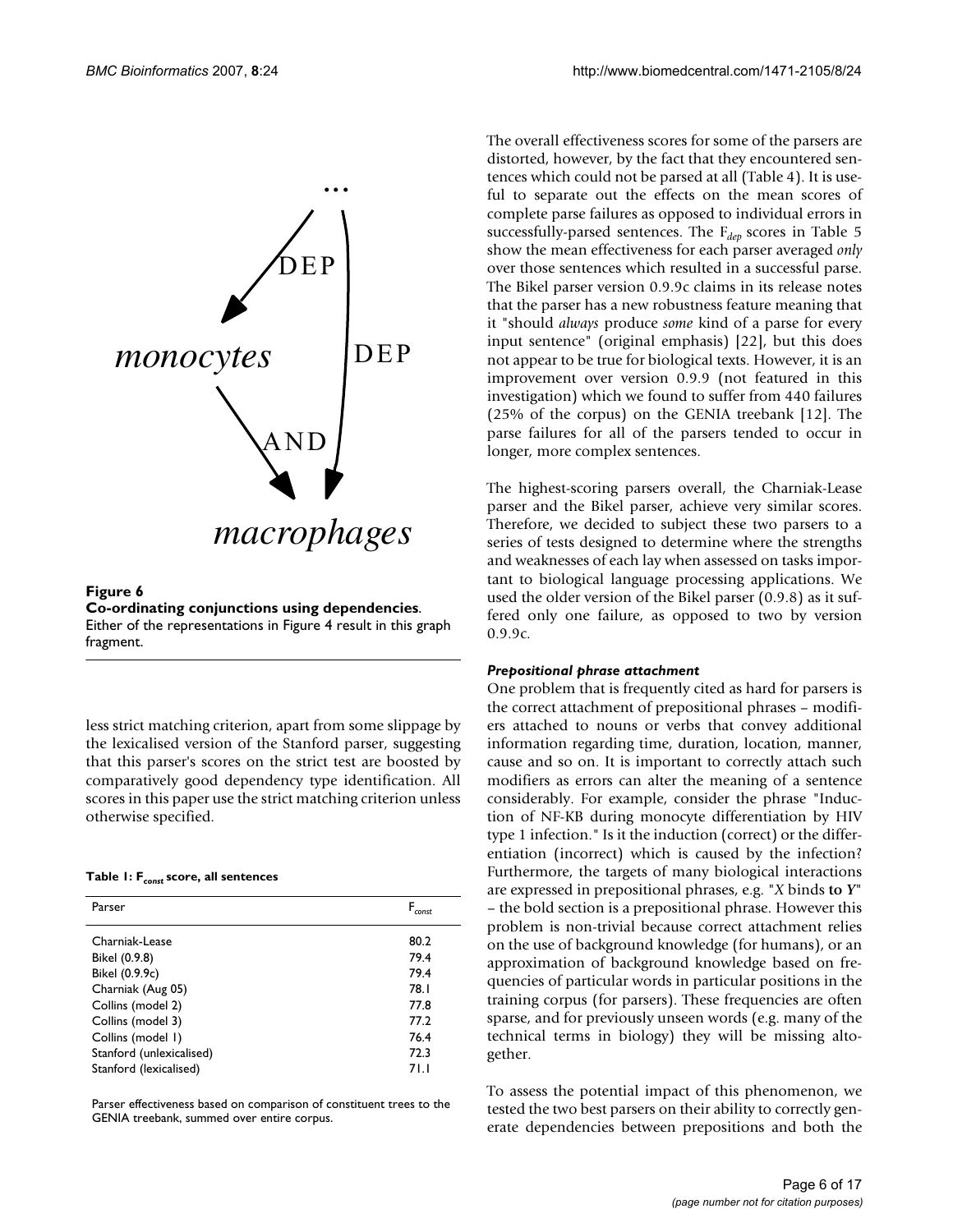#### **Table 2: F***dep* **score, all sentences**

| Parser                   | $F_{dep}$ |
|--------------------------|-----------|
| Charniak-Lease           | 77.0      |
| Bikel (0.9.8)            | 77.0      |
| Bikel (0.9.9c)           | 77.0      |
| Stanford (lexicalised)   | 70.5      |
| Charniak (Aug 05)        | 68.5      |
| Stanford (unlexicalised) | 68.5      |
| Collins (model 2)        | 68.0      |
| Collins (model 1)        | 68.0      |
| Collins (model 3)        | 67.0      |

Parser effectiveness based on comparison of dependency graphs to the graphs generated from the GENIA treebank, summed over the entire corpus.

head words of the phrases they modify and the head words of the modifying phrases, by calculating F*dep* scores over just these arcs. (We did not penalise the Bikel parser for missing dependencies in the one sentence it failed to parse at all, in any of these tasks.) For example, in the phrase "inducing NF-KB expression in the nuclei," the modifying phrase of the preposition "in" is "the nuclei" – "nuclei" being the head of this phrase – and the modified word is "inducing". The results are given in Table 6. Surprisingly, both parsers scored slightly higher on the harder portion of this task (attaching prepositions to the appropriate modified words) than they did across all dependency types, where both achieved an F*dep* of 77.0 as shown in Table 5. On the easier portion of this task (attaching prepositions to the appropriate modifying words), both scored considerably higher. This ran contrary to our expectations, and indicates that the conventional 'folk wisdom' that prepositional phrase attachment is a particularly hard task is not necessarily true within the constrained environment of biological texts.

### *Reconstructing co-ordinating conjunctions*

Another syntactic phenomenon that is problematic for similar reasons is co-ordinating conjunction – the joining

| Table 3: $\mathsf{F}_{\sf dep}$ score, all sentences, loose matching criterion |  |  |  |  |  |
|--------------------------------------------------------------------------------|--|--|--|--|--|
|--------------------------------------------------------------------------------|--|--|--|--|--|

| Parser                   | $\mathsf{F}_{\mathsf{dep}}$ |
|--------------------------|-----------------------------|
| Charniak-Lease           | 81.0                        |
| Bikel (0.9.8)            | 81.0                        |
| Bikel (0.9.9c)           | 81.0                        |
| Charniak (Aug 05)        | 78.0                        |
| Stanford (unlexicalised) | 74.5                        |
| Collins (model 2)        | 72.5                        |
| Collins (model 1)        | 72.5                        |
| Stanford (lexicalised)   | 72.5                        |
| Collins (model 3)        | 71.5                        |
|                          |                             |

Parser effectiveness based on comparison of dependency graphs to the graphs generated from the GENIA treebank, summed over the entire corpus, disregarding dependency types.

on an equal footing of two equivalent grammatical units (e.g. two noun phrases) by a conjunction such as 'and' or 'or'. Since the scope of the conjunction relies on extra-linguistic knowledge or assumptions, there are often several equally grammatical but semantically quite different readings available. An example of this is given in Figures 7 and 8. The correct reading (Figure 7) refers to the cloning of GATA-1 genes from mice and humans – "mouse" and "human" are both attached directly to "genes". An alternative, grammatical, yet incorrect reading is shown in Figure 8, where "human" is attached to "genes", but "mouse" is attached directly to "cloned", implying that some human genes and a whole mouse were cloned.

To measure the ability of the parsers to make the right choices in these situations, we recalculated the  $F_{\text{dep}}$  score over only those subgraphs (in the parse or the gold standard) whose root words are at either end of a conjunction dependency. For example, if we were comparing the incorrect parse in Figure 8 to the sentence in Figure 7, our gold standard would consist of all the dependencies from Figure 7 that go to or from the words "mouse" and "human", as these are connected by the conjunction AND. Our test set would consist of all the dependencies in Figure 8 that connect to any of the words "the", "mouse",

| Table 4: Parse failures |
|-------------------------|
|-------------------------|

| Parser                   | <b>Failures</b> |
|--------------------------|-----------------|
| Charniak-Lease           | O               |
| Charniak (Aug 05)        | 0               |
| Stanford (unlexicalised) | o               |
| Stanford (lexicalised)   | 0               |
| Bikel (0.9.8)            |                 |
| Bikel (0.9.9c)           | 2               |
| Collins (model 1)        | 12              |
| Collins (model 2)        | 25              |
| Collins (model 3)        | 40              |
|                          |                 |

Number of sentences which completely failed to parse, out of a total of 1757 in the whole corpus.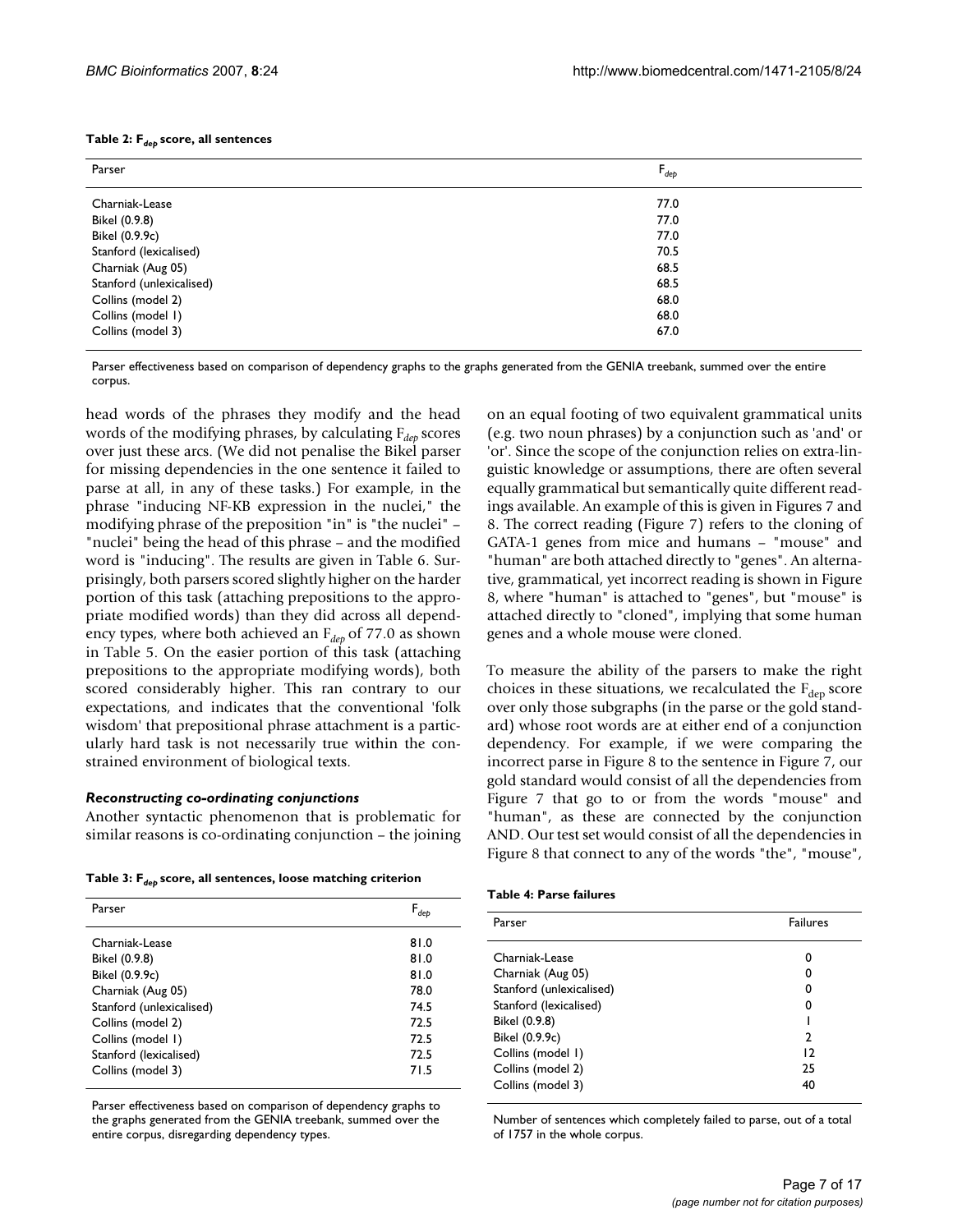| Table 5: F <sub>deb</sub> score, successfully parsed sentences only |  |  |
|---------------------------------------------------------------------|--|--|
|---------------------------------------------------------------------|--|--|

| Parser                   | $\mathsf{F}_{\mathsf{dep}}$ |
|--------------------------|-----------------------------|
| Charniak-Lease           | 77.0                        |
| Bikel (0.9.8)            | 77.0                        |
| Bikel (0.9.9c)           | 77.0                        |
| Collins (model 3)        | 71.0                        |
| Collins (model 2)        | 70.5                        |
| Stanford (lexicalised)   | 70.5                        |
| Collins (model 1)        | 69.5                        |
| Charniak (Aug 05)        | 68.5                        |
| Stanford (unlexicalised) | 68.5                        |

Parser effectiveness based on comparison of dependency graphs to the graphs generated from the GENIA treebank, summed over the sentences for which each parser returned a successful parse.

"human", "GATA-1" and "genes", as the conjunction joins the words "mouse" and "genes" upon which the words "the", "human" and "GATA-1" depend. True and false positive counts, and thus precision, recall and  $F_{den}$  (see Methods section) can then be calculated over just these dependencies. It would not be sufficient to compare the conjunction dependency alone between the two graphs as this would not measure the extent of this initial error's consequences. In some circumstances, such as nested coordinations involving complex multiword phrases – e.g. "the octamer site and the Y, X1 and X2 boxes" – these consequences can be particularly far-reaching. Both parsers' scores on this task (Table 7) were slightly lower than their averages of 77.0 across all dependency types, but not spectacularly lower.

### *Detecting negation*

Reliably distinguishing between positive and negative assertions and determining the scope of negation markers are perennial difficulties in NLP, and have been well studied in the medical informatics context [23,24]. It is not uncommon in information extraction projects to skip sentences containing negation words [4], but 'not' appears in 10% of the sentences in our test corpus, and this figure does not count all the other ways of negating a statement in English. Thus a case should be made for attempting to tackle the problem in a more methodical way. In order to gain some initial insight into whether dependency parses might be of use here, we calculated the  $F_{den}$  score for all dependency arcs beginning or ending at any of these words: 'not', 'n't', 'no', 'none', 'negative', 'without', 'absence', 'cannot', 'fail', 'failure', 'never', 'without', 'unlikely', 'exclude', 'disprove', 'insignificant'. The results (Table 8) are encouraging and the use of dependency graphs in resolving negations warrants further investigation. The difference between these two parsers is much clearer in this task than in any of the others, and demonstrates that the Charniak-Lease parser may be particularly suited to tackling this problem, as it scores higher than its all-dependencies average while the Bikel parser scores considerably lower.

### *Verb argument assignment*

Although there are uncountably many ways to express most logical predicates in natural language, molecular biology texts and abstracts in particular are generally rather constrained and essentially designed for the efficient reporting of sequences of facts, observations and inferences. As a result, much of the important semantic content in this genre is encoded in the form of declarative statements, where a main verb expresses a single predicate more or less exactly, and its syntactic arguments (the subject, direct object and any indirect or prepositional objects) correspond to the entities over which the predicate holds. This being the case, it is important that the arguments of content-bearing verbs are assigned correctly. Failing to recover the subject or object of a verb will render it less useful – not completely useless, however, since we may like to know e.g. that "X inhibits B cell Ig secretion" even if we do not yet know what X is. Furthermore, most biologically-important predicates are very much directional, meaning that a confusion between subject and object at the level of syntax will lead to a disastrous reversal of the roles of agent and target at the level of semantics. Put more simply, "X phosphorylates Y" and "Y phosphorylates X" are very different statements.

In order to detect any latent parsing problems that might hinder this process, we chose one of the most common biological predicate verbs in the corpus ('induce' in any of its forms) and divided the dependency types that can hold between it and its (non-prepositional) arguments into two sets: those which one would expect to find linking it to its agent, and those which one would expect to find linking it to its target. For example, in the statement "Cortivazol significantly induced GR mRNA," 'Cortivazol' is the agent and 'GR mRNA' is the target. We then calculated an F*dep* score for each parser over these dependencies only,

| Table 6: $F_{deb}$ for prepositional phrase attachment |  |
|--------------------------------------------------------|--|
|--------------------------------------------------------|--|

| Parser         | Modified words F <sub>dep</sub> | Modifying words $F_{dep}$ |
|----------------|---------------------------------|---------------------------|
| Charniak-Lease | 79.5                            | 89.5                      |
| Bikel (0.9.8)  | 78.0                            | 91.0                      |

Parser effectiveness for the task of attaching prepositions correctly to the words they modify and to the words which are doing the modifying.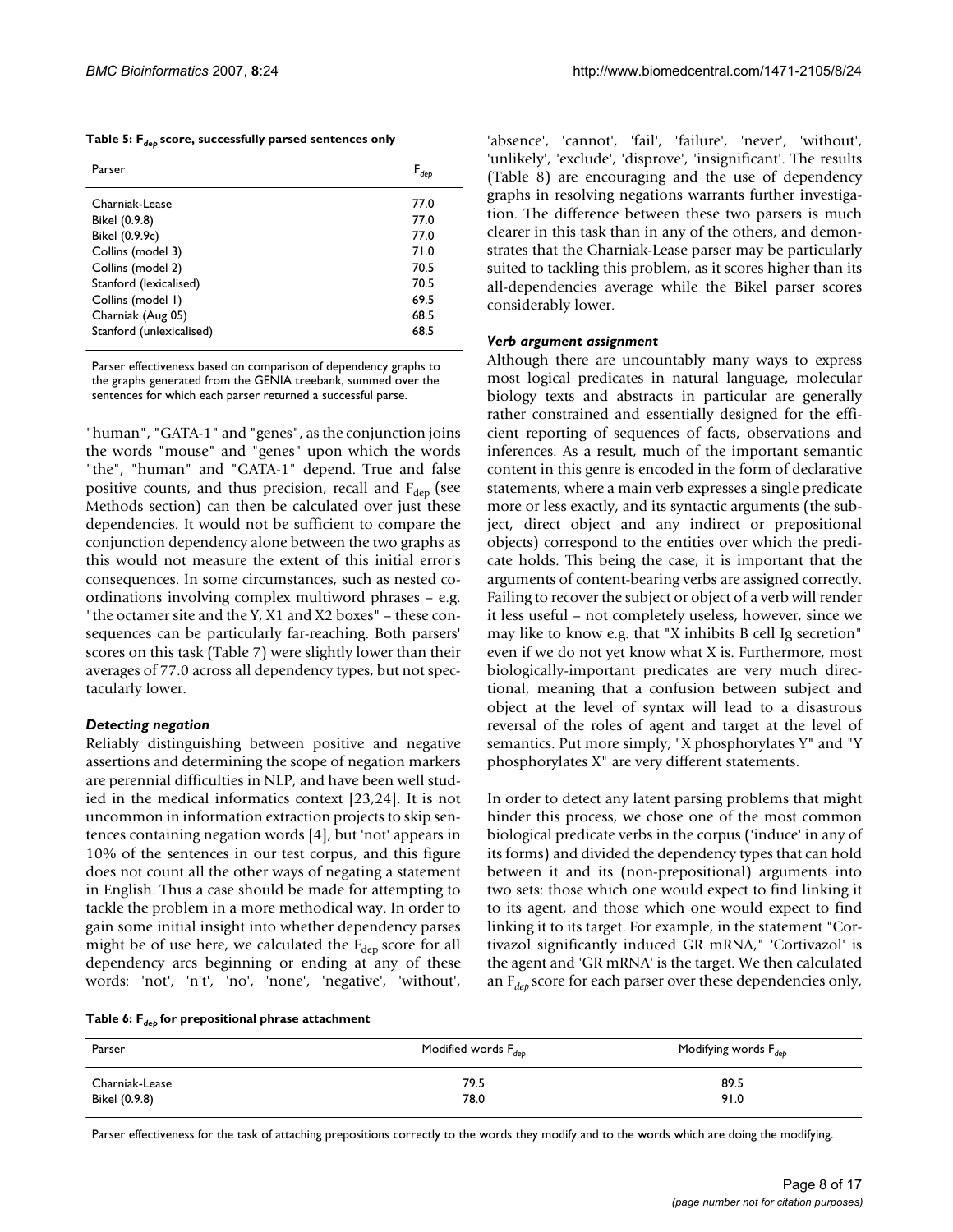



**Co-ordination ambiguity I**. The correct dependency graph for the sentence "We have cloned the mouse and human GATA-1 genes."

counting as a match those which connect the correct two nodes and which are from the correct set, even if the exact dependency type is different. For example, if the gold standard contained a NOMINAL\_SUBJECT dependency between two nodes, and the parse contained a CLAUSAL\_SUBJECT dependency between the same two nodes, this would count as a match since both are in the agent dependencies set.

The resulting  $F_{dep}$  scores are given in Table 9, together with a breakdown of false negatives (recall errors): the num-



### **Figure 8**

**Co-ordination ambiguity II**. An incorrect graph for the sentence in Figure 7, implying that some genes and a mouse have been cloned.

|  |  |  | Table 7: F <sub>dep</sub> for co-ordinating conjunctions |  |
|--|--|--|----------------------------------------------------------|--|
|--|--|--|----------------------------------------------------------|--|

| Parser                          | $F_{deb}$    |
|---------------------------------|--------------|
| Bikel (0.9.8)<br>Charniak-Lease | 75.5<br>75.0 |

Parser effectiveness for the task of reconstructing phrases joined by conjunctions such as 'and' and 'or'.

bers of mismatches (substitutions for dependencies from the other set), non-matches (substitutions for dependencies from neither set), and completely missing dependencies. The scores for both parsers are very high, with the Charniak-Lease parser only mis-categorising one out of 145 instances of arguments for 'induce' (putting it in the wrong category) and proposing only three other erroneous arguments for this verb in the whole corpus. These results bode well for the semantic accuracy of information extraction systems based on these principles.

### *Error analysis*

Our previous experiences with parser evaluation have indicated the importance of correct POS tagging for accurate parsing; this is demonstrated by the difference in performance between the Charniak-Lease parser, and the other – newer – version of the Charniak parser which does not have the benefit of biomedical-domain POS tagging. To measure the consequences of POS errors, we counted the number of false negatives (recall errors) in the outputs of our two leading parsers where either one or two of the words which should have been joined by the missing dependency were incorrectly tagged. (Remember that, since the strict matching criterion is being applied here, a recall error means that a dependency of a specific type is missing; it will often be the case that another dependency of a different type has been substituted.)

Also, in a very small minority of cases, it is possible for nodes to be present in a dependency graph from the gold standard, but actually missing from the same graph in a parser's output, or *vice versa*. This comes about since punctuation symbols are not always retained as nodes in the graph in the same way that words are. If a word is mistakenly treated as a discardable punctuation symbol, it will be omitted from the dependency graph. This can come about as a result of a POS tagging error, an error in the

#### **Table 8: F***dep* **for negation words**

| Parser         | $F_{dep}$ |
|----------------|-----------|
| Charniak-Lease | 80.5      |
| Bikel (0.9.8)  | 70.5      |

Parser effectiveness for the task of attaching negation words correctly.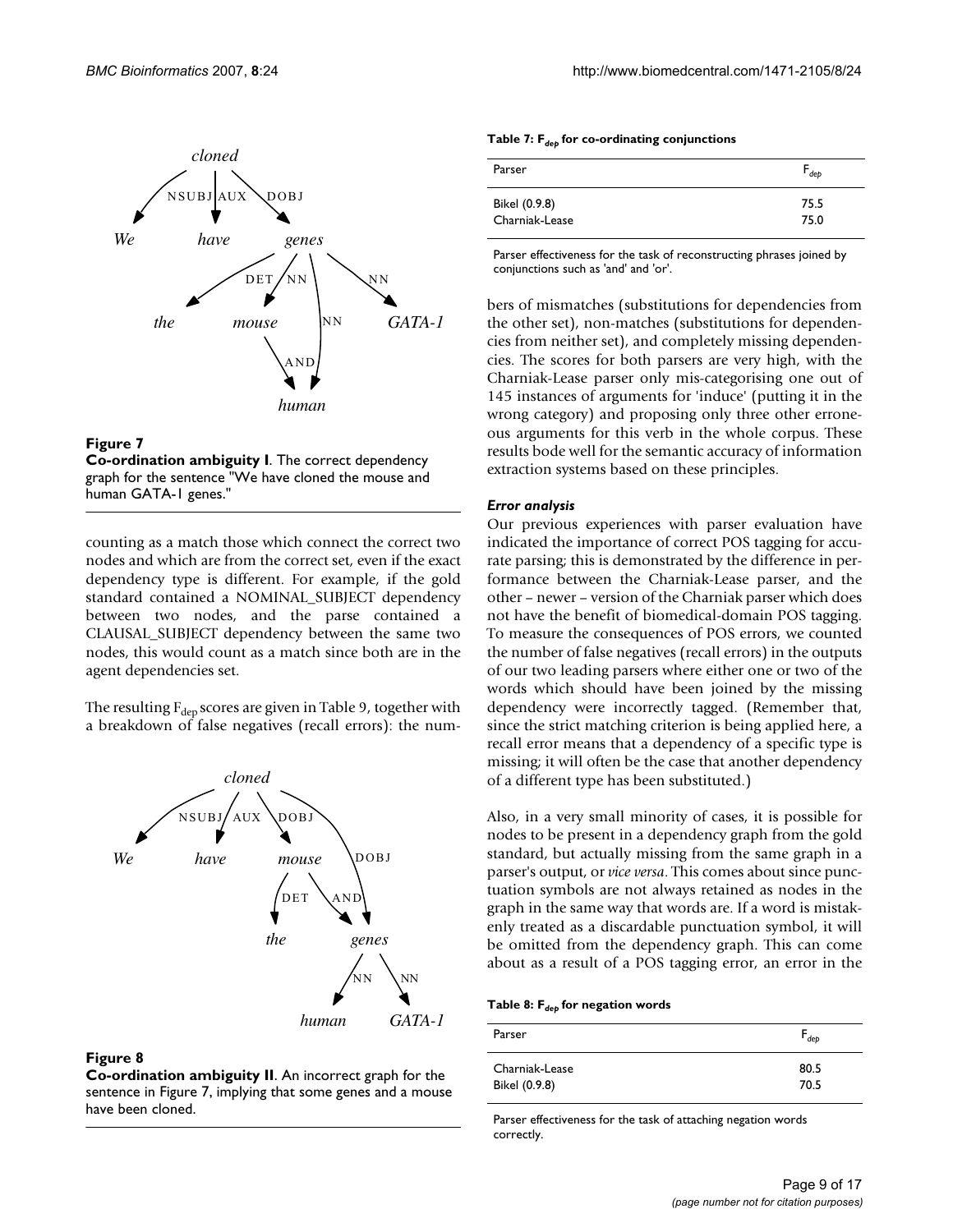| Parser         | deb  | False posititives | False negatives | Mismatches | Nonmatches | Missing |
|----------------|------|-------------------|-----------------|------------|------------|---------|
| Charniak-Lease | 98.0 |                   |                 |            |            |         |
| Bikel (0.9.8)  | 97.0 |                   |                 |            |            |         |

#### **Table 9: Verb argument assignment for 'induce'**

Parser effectiveness at assigning the arguments of the verb 'induce' into the correct category (agent or target). For each recall error (false negative), we counted the number of mismatches (substitutions for dependencies from the other set), non-matches (substitutions for dependencies from neither set), and completely missing dependencies.

Stanford algorithm or a mismatch between the conventions used by a parser or the gold standard and those used by the Stanford algorithm's developers. Conversely, if a punctuation symbol is treated as a word for the same reasons, it may be present as a node in its own right in the resulting graph even if it would otherwise have been suppressed. Therefore, we also counted the number of missing dependencies in each parser's output where one or both of the nodes that the dependency should have connected were also missing. The results of both of these tests are given in Table 10. The results – one in five missing dependencies being associated with at least one POS error for the Charniak-Lease parser, and almost one in three for the Bikel parser – should provide all the more motivation for the development and refinement of biological POS tagging software.

In addition, we counted the missing dependencies for each parser by type, in order to get an idea of which types were the most problematic. The results (Table 11) are rather interesting. The same five types (out of roughly 50) account for the majority of errors in both cases, although there is some difference in the relative proportions. One in five missing dependencies are of the generic DEPEND-ENT type, which the Stanford algorithm produces when it cannot match a syntactic construction in a phrase structure tree to a more specific type of dependency. The presence of large numbers of DEPENDENT arcs in the graphs of the gold standard corpus indicates that the GENIA annotators are using syntactic constructions that are unfamiliar to the Stanford algorithm. On closer inspection, we discovered that one fifth of the DEPENDENT arcs missed by each parser had been substituted for more specific dependencies joining the same words; it is impossible for us to judge by comparison to GENIA whether the types of these dependencies are truly correct or not.

### *Computational efficiency*

Full syntactic parsing is a computationally demanding process, and although it is trivial to parallelise by parsing separate sentences on separate CPUs, processing speed is nevertheless an important consideration. We measured the parsing time of the 1757-sentence corpus using the GNU time utility, calculating the total processor time for each parser as the sum of the user and system times for the process. The Charniak-Lease parser took 1 h:18 m:36 s while the Bikel parser took much longer at 7 h:21 m:08 s. These times do not include pre- or post-processing scripts, or the time required to generate the dependency graphs, although these are minor compared to the actual parsing process. All processes were running on one processor of a 3 GHz SMP Linux PC.

The difference between these two results is startling. The Bikel parser is written in Java and the Charniak parser in C++, but this in itself does not explain the difference. Analysis of the time command's output indicated that the Bikel parser had vastly greater memory requirements, and while the Charniak-Lease parser ran without needing to swap any of its data out to the hard disk, the Bikel parser made very frequent use of the swapfile. The newer version of the Bikel parser, while not quite as robust, made a time saving of over 50% compared to its predecessor, which indicates that comptutational speedups are possible and practical with Bikel's architecture. The other parsers in the evaluation varied hugely, ranging from slightly under an hour (for the model 1 Collins parser) to nearly 10 hours (for the lexicalised Stanford parser).

### **Conclusion**

We have presented a method for evaluating treebank parsers based on dependency graphs that is particularly suitable for analysing their capabilities with respect to

#### **Table 10: Reasons for recall errors**

| Parser         | bad tag | 2 bad tags | missing | 2 missing |
|----------------|---------|------------|---------|-----------|
| Charniak-Lease | 20.6%   | 2.0%       | 0.4%    | 0.0%      |
| Bikel (0.9.8)  | 28.6%   | 3.4%       | 0.4%    | 0.0%      |

For each dependency from the gold standard that was not generated by each parser, we determined whether one or both of the words it should have joined were badly POS-tagged, or entirely missing from the dependency graph of the parser's output.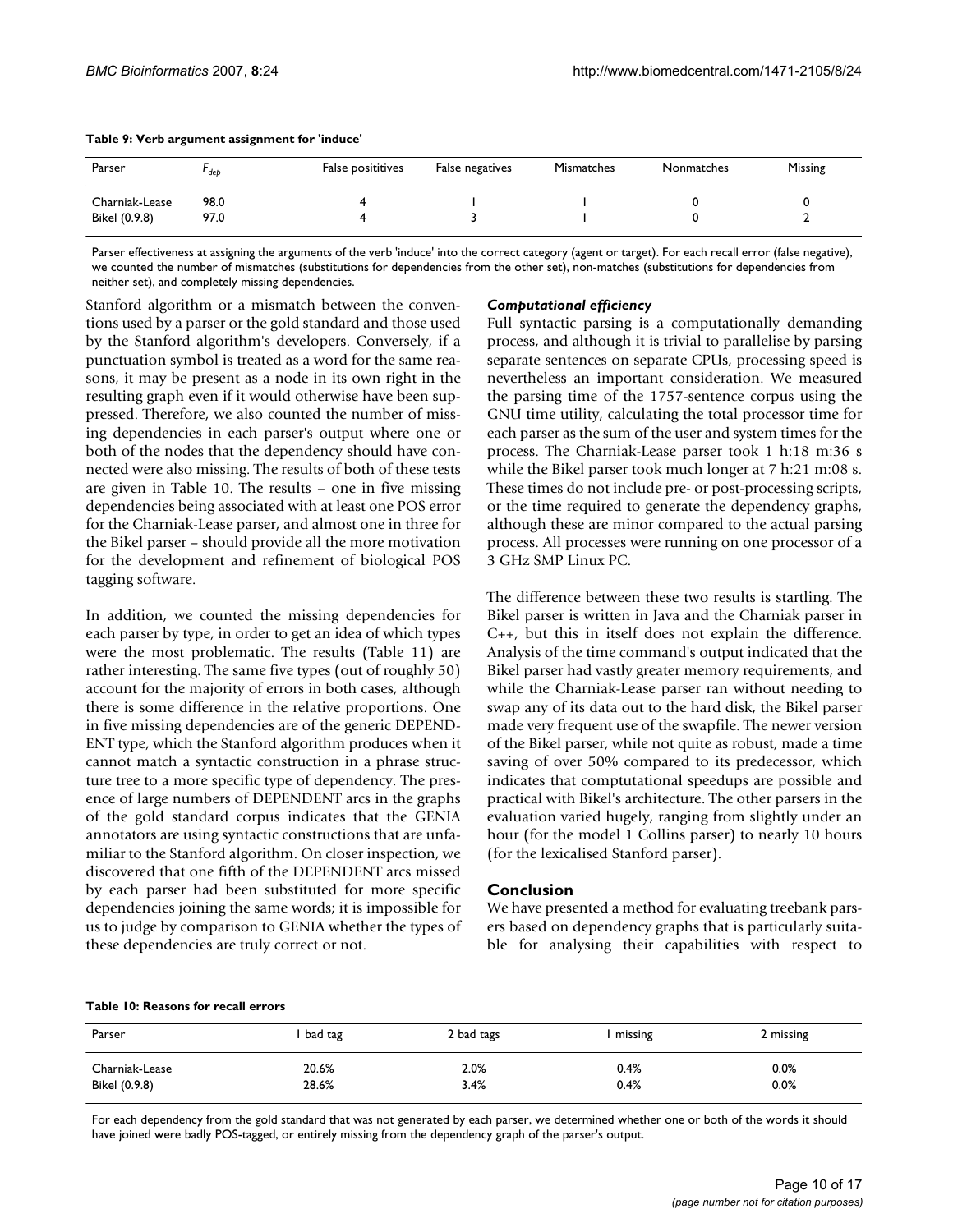| Bikel (0.9.8)          |       | Charniak-Lease         |       |
|------------------------|-------|------------------------|-------|
| <b>DEPENDENT</b>       | 20.8% | <b>DEPENDENT</b>       | 20.4% |
| PREPOSITIONAL MODIFIER | 12.4% | NOUN COMPOUND MODIFIER | 11.7% |
| <b>PUNCTUATION</b>     | 11.6% | PREPOSITIONAL MODIFIER | 11.6% |
| ADJECTIVAL MODIFIER    | 8.2%  | <b>PUNCTUATION</b>     | 10.5% |
| NOUN COMPOUND MODIFIER | 8.0%  | ADJECTIVAL MODIFIER    | 7.0%  |

#### **Table 11: Recall errors by type (top five types only)**

For each parser, these are the five most common dependency types that were not correctly generated, with the proportion of all recall errors they account for.

semantically-important tasks crucial to biological information extraction systems. Applying this method to various versions of four popular, open-source parsers that have been deployed in the bioinformatics domain has produced some interesting and occasionally surprising results relevant to previous and future NLP projects in this domain.

In terms of overall parse accuracy, the Charniak-Lease parser – a version of the venerable Charniak parser enhanced with access to a biomedical vocabulary for POStagging purposes – and version 0.9.8 of the Bikel parser achieved joint highest results. Both parsers relied on good POS tagging to achieve their scores, with large proportions of the dependency recall errors being attributable to POS errors. An interesting comparison can be drawn here between the Charniak-Lease parser, for which just over 20% of the missing dependencies connect to at least one incorrectly-tagged word, and the original Charniak parser, which uses a POS-tagging component trained on newspaper English, and for which almost 60% of the recall errors relate to at least one incorrectly-tagged word.

Both parsers performed well on tasks simulating the semantic requirements of a real-world NLP project based on dependency graph analysis, and achieved mostly similar scores. The reconstruction of co-ordinating conjunctions (e.g. 'and'/'or' constructs) was slightly more difficult than average for each parser, and the correct attachment of negation words (e.g. 'not' or 'without') proved problematic for the Bikel parser, although the Charniak-Lease parser was more successful on this task. Both parsers identified the arguments of the verb 'induce' almost perfectly when we relaxed the matching criterion to allow substitutions between agent-argument dependencies (e.g. NOMINAL\_SUBJECT and CLAUSAL\_SUBJECT) and between target-argument dependencies (e.g. DIRECT\_OBJECT and INDIRECT\_OBJECT).

### *Practical considerations*

There are two additional criteria upon which one might choose a parser for an information extraction project, all other things being equal: robustness and computational efficiency. On the former criterion, the Charniak-Lease parser is slightly more desirable, as it did not fail to parse any of the sentences in the corpus, whereas version 0.9.8 of the Bikel parser failed on one sentence. This seems to reflect an architectural difference between the two parsers; the version of the Charniak parser tested here did not suffer any failures either, and neither did two previous versions that we tested in earlier experiments, whereas the later version of the Bikel parser tested here failed twice (and was itself a bugfix release for a version that failed a staggering 440 times on our corpus). In terms of efficiency, the Charniak parser family is the clear winner, with the Charniak-Lease parser taking a fraction of the time of the Bikel parser to produce slightly better results.

### *Advantages of dependency graphs*

Given that none of the parsers in this evaluation use dependency grammars natively, one might ask two questions. Firstly, what are the practical advantages of translating the output of treebank-style constituent parsers into dependency graphs? And secondly, how do the graphs thus generated compare to the raw output of dependency parsers on biological texts? We will address the latter question below in the Related Work section. In answer to the former question, the benefits are manifold and apply to both the evaluation process and the engineering of NLP applications.

We hope that the semantic evaluation tasks presented in this paper demonstrate the ease by which application-specific benchmarks can be designed and applied with reference to dependency graphs. Granted, one could conceive of similar phrase-structure tree-based algorithms to test the positioning of, say, negation words with respect to the words they modify, but these would require the comparison of two subtrees and would therefore require much more coding and processing than their dependency equivalents. Indeed, since several subtrees can result in the same grammatical relation (e.g. Figures 3 and 4), one would have to manually account for a degree of allowable variation.

Furthermore, some application-specific tests – such as the analysis of arguments for the verb 'induce' in our investigation – would be impossible using raw constituent trees.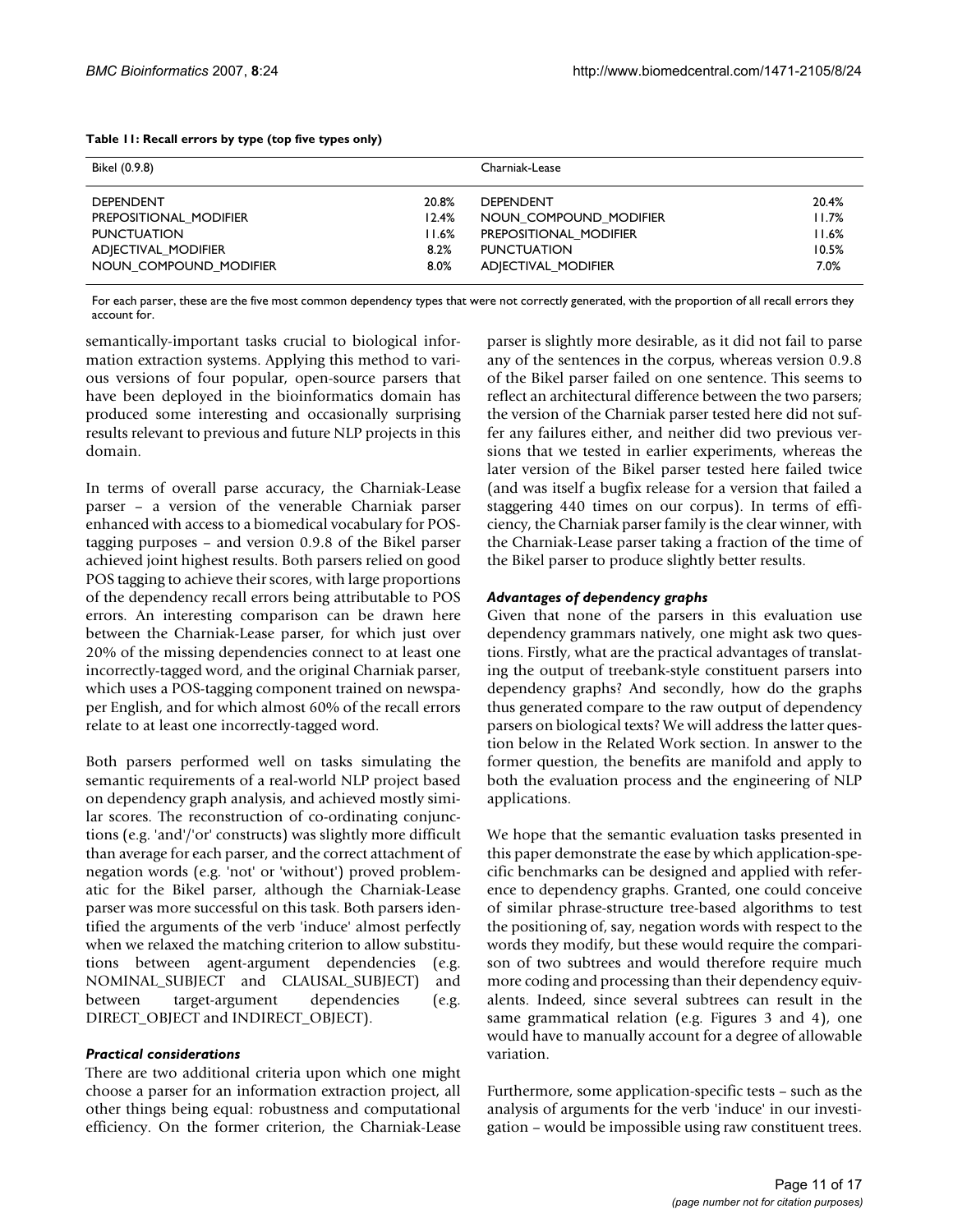This kind of information is not explicitly represented in constituent trees, but rather is implicit (albeit buried rather deeply) in the phrase structures and the rules of English, and to test such relations from trees alone requires the design and implementation of mapping rules that would essentially result in dependency structures anyway.

That said, there is more information in a constituent tree than in its dependency equivalent, and there are many algorithms that make use of the richness of trees in order to tackle such problems as pronoun resolution [25], labelling phrases with semantic roles such as CAUSE, EXPERI-ENCER, RESULT or INSTRUMENT [26], automatic document summarisation [27], unsupervised lexicon acquisition [28], and the assignment of functional category tags like TEMPORAL, MANNER, LOCATION or PUR-POSE to phrases [29]. All of these features may be of use in a fully-featured NLP system, so it is desirable to retain the original phrase-structure representation of each sentence as well as the final dependency graph. Therefore, a parsing pipeline that produces both a constituent tree and a dependency graph has an advantage over one that produces only one of these.

### *Related work*

The inspiration for this paper came from the observation that constituent parsers are beginning to appear in bioinformatics papers on a wide variety of topics, but without any analysis of how well they perform as isolated components in broader projects. For example, the Bikel parser has been used to produce rough treebanks for human correction in a biological treebanking initiative [30]. Subtrees from the Collins parser have been used as features in a protein interaction extractor [2] and in a classifier for semantic relations between biomedical phrases [31]. The Charniak parser has been employed to assist in the reranking of search results in a search engine for genomics documents [32] and in the acquisition of causal chains from texts about protein interactions [33].

The Stanford parser has been used to provide syntactic clues for identifying key clinical terms in the medical domain [34] and gene and protein names in the biological domain [35], although we disagree with the latter paper that unlexicalised parsers – those that represent words simply by their POS tags – are more suited to the biological domain than lexicalised parsers equipped with a general-English lexicon. While the relative positions of the lexicalised and unlexicalised versions of the Stanford parser in our study depend on which evaluation measure is used, both versions were consistently out-performed by the Bikel and Charniak-Lease parsers, both of whose parsing engines are lexicalised with a general-English vocabulary.

A thorough analysis of the effectiveness of these parsers in this domain is vital to identifying the source of errors, to developing workarounds for these errors, and indeed to selecting the right parser to begin with. The work reported here builds on a previous paper on the same subject [12] but the dependency-based approach circumvents many of the limitations of constituent-based evaluation that were identified in the course of that investigation. However, there have been a few papers that deal with the benchmarking of parsers of various kinds on biological or biomedical tasks. Lease and Charniak [20], in introducing the modified version of the Charniak parser that performed so well here, present some comparative scores for various versions of the parser on both the GENIA treebank and the Penn Treebank, but they use constituent-based precision, recall and F-measure (F*const*) and therefore implicitly suffer from the inability of such measures to distinguish between differences of meaning and convention (as discussed above in the Background section).

Grover *et al*. [36] present several experiments on parsing MEDLINE abstracts with three hand-crafted grammars. First they demonstrate that although the low-coverage but high-accuracy ANLT parser [37] can return a successful parse on only 39.5% of the sentences in their 79-sentence test set, 77.2% of those sentences (30.5% overall) were parsed perfectly. This strategy seems somewhat dubious for real-world applications, however, since a parse with a handful of minor errors is surely more desirable in practice than no parse at all. The ANLT parser also returns a set of logical predicates representing the sentence; whether this is more or less useful for application development than a dependency graph remains to be seen. They then present some experiments on using the Cass [38] and TSG [39] parsers to correctly interpret compound nouns which encode predicate relationships, differentiating for example between 'treatment response' = response TO treatment, and 'aerosol administration' = administration BY aerosol. Their results for this unique investigation are interesting and encouraging, but it is unfortunate that they do not apply the ANLT parser to the compound noun task, and conversely, they do not provide general measures of coverage and accuracy for the Cass and TSG parsers.

Other papers have been published on the behaviour of native dependency parsers on biomedical text. The paper by Pyysalo *et al*. [8] is perhaps the closest to our own work. They compare the free Link Grammar parser [40] to a commercial parser, the Connexor Machinese Syntax parser [41], both of which have been used in bioinformatics [7,42]. The parsers use different dependency grammars, so the authors prepared a 300-sentence proteinprotein interaction corpus with a dual annotation scheme that accommodated the major differences between the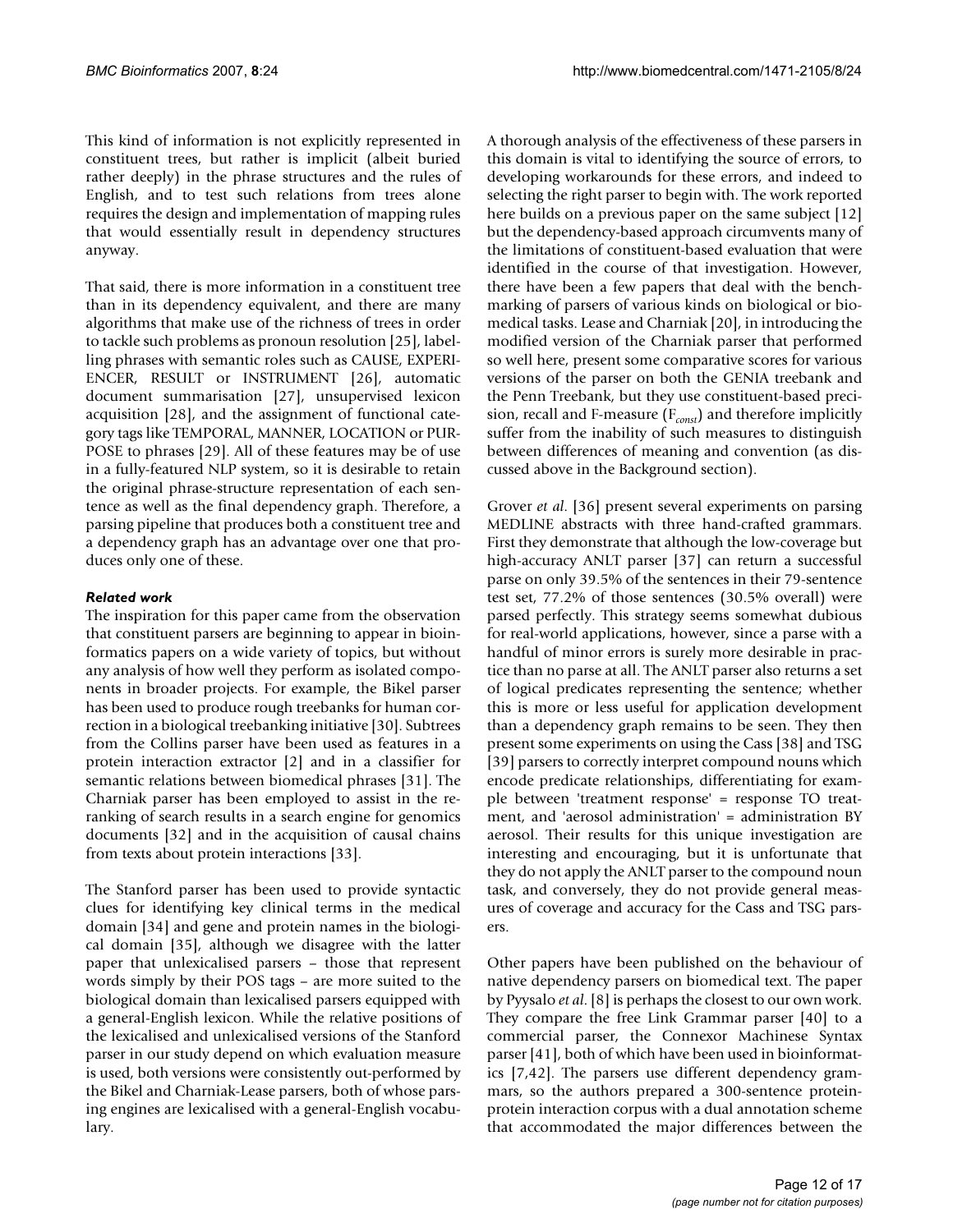two parsers' dependency types. They also disregarded dependency types, as well as directions, as the Link parser's 'links' are not explicitly directional, resulting in an even looser matching criterion than the loose criterion mentioned in our Results section.

The Link parser can return multiple parses in ranked order of likelihood, and taking only the first parse for each sentence, it achieved a recall of 72.9%, and parsed 7.0% of sentences perfectly, although the same group shows elsewhere [43] that this figure may be raised slightly by using an independently-trained re-ranker. The Connexor parser returns a single parse for each sentence; it scored 80.0% for recall and also achieved 7.0% perfect parses. For comparison, our best parser (Charniak-Lease) achieved an overall recall of 81.0% and parsed an impressive 23.1% of sentences perfectly, even given a slightly stricter dependency matching criterion. The authors also scored the parsers on their ability to return perfect interaction subgraphs – minimal subgraphs joining two protein names and the word or phrase stating their interaction – although we disagree that a *perfect* interaction subgraph is necessarily a pre-requisite for successful retrieval of an actual interaction. (Neither is it sufficient, since a negation word might be outside the interaction subgraph yet still able to completely reverse its meaning.)

Schneider *et al*. [44] present results comparable to ours for the Pro3Gres parser [45] on performing several specific syntactic tasks over a small subset of GENIA. Their general approach is very similar to ours, but they do not provide performance indicators over all dependency types, and they chunk multi-word terms into single elements before parsing. They report F*dep* scores of 88.5 and 92.0 for identifying the subjects and objects of verbs respectively, although it is not clear whether or not these relation types are defined as broadly as the categories we used above in the study of the verb 'induce', where the Charniak-Lease parser scored 98.0 and the Bikel parser scored 97.0, averaged across both agent and target relations. They also report F*dep* scores of 83.5 and 83.0 for prepositional modification of nouns and verbs respectively, which are slightly better than our best parsers' scores on this task; their system contains a module specifically written to correct ambiguous prepositional phrase attachments. (Note that the F*dep* scores reported here are calculated from the individual precision and recall scores given in the original Schneider *et al*. paper.)

One factor common to the Pyysalo *et al*. paper and the Schneider *et al*. paper is the small size of the evaluation datasets (300 and 100 sentences respectively) since both required the manual preparation of a dependency corpus tailored to the parsers under inspection. Another advantage of producing dependency parses from constituent parses is that we can make use of the larger and rapidlygrowing body of treebank-annotated biological text. Since this project was begun, the GENIA treebank has grown from 200 to 500 MEDLINE abstracts, and the BioIE project [14] has released 642 abstracts annotated in a similar format. The Stanford algorithm provides a *de facto* standard for comparing a variety of constituent parsers and treebanks at the dependency level; if the dependency parser community were to adopt the same set of grammatical relations as standard, then native dependency parsers could be compared to constituent parsers and to biological treebanks fairly and transparently.

The use of dependency graph analysis as an evaluation tool is not a new idea, having been discussed by the NLP community for several years, but to the best of our knowledge the application of such methods to specific problem domains like bioinformatics is a recent development. An early proposal along these lines [46] also acknowledged that inconsequential differences exist between different dependency representations of the same text, and included some suggested ways to exclude these phenomena, although without a comprehensive treatment. While such differences do exist, we believe that dependency graphs are much less prone to this problem than constituent trees. The same paper also discussed the mapping of constituent trees to dependency graphs via phrasal heads; the Stanford toolkit relies on a more sophisticated version of this process. Its author later used this approach to evaluate his own MINIPAR dependency parser [47]. Later, the EAGLE and SPARKLE projects used hierarchically-classified grammatical relations, which are comparable to the Stanford toolkit's dependency types, to evaluate parsers in several languages [48-50]. Similar scoring measures have been proposed for partial parsers [51,52] – those parsers which only return complete syntactic analyses of parts of each sentence. However, despite the well-known issues with constituent-based methods and the wealth of research on alternatives such as these, constituent precision and recall (along with supplementary information like number of crossing brackets per sentence) remain the *de facto* standard for reporting parser accuracy.

### **Methods**

### *Preparing the corpus*

We took the initial release of the GENIA treebank, which contains 200 abstracts from MEDLINE matching the query terms *human, blood cell* and *transcription factor*, corrected several minor errors, and removed a small number of truncated sentences. This left us with 45406 tokens (words and punctuation symbols) in 1757 sentences, from which we stripped all annotations.

Before parsing, the words in the corpus needed to be assigned POS tags. We did not use the gold standard POS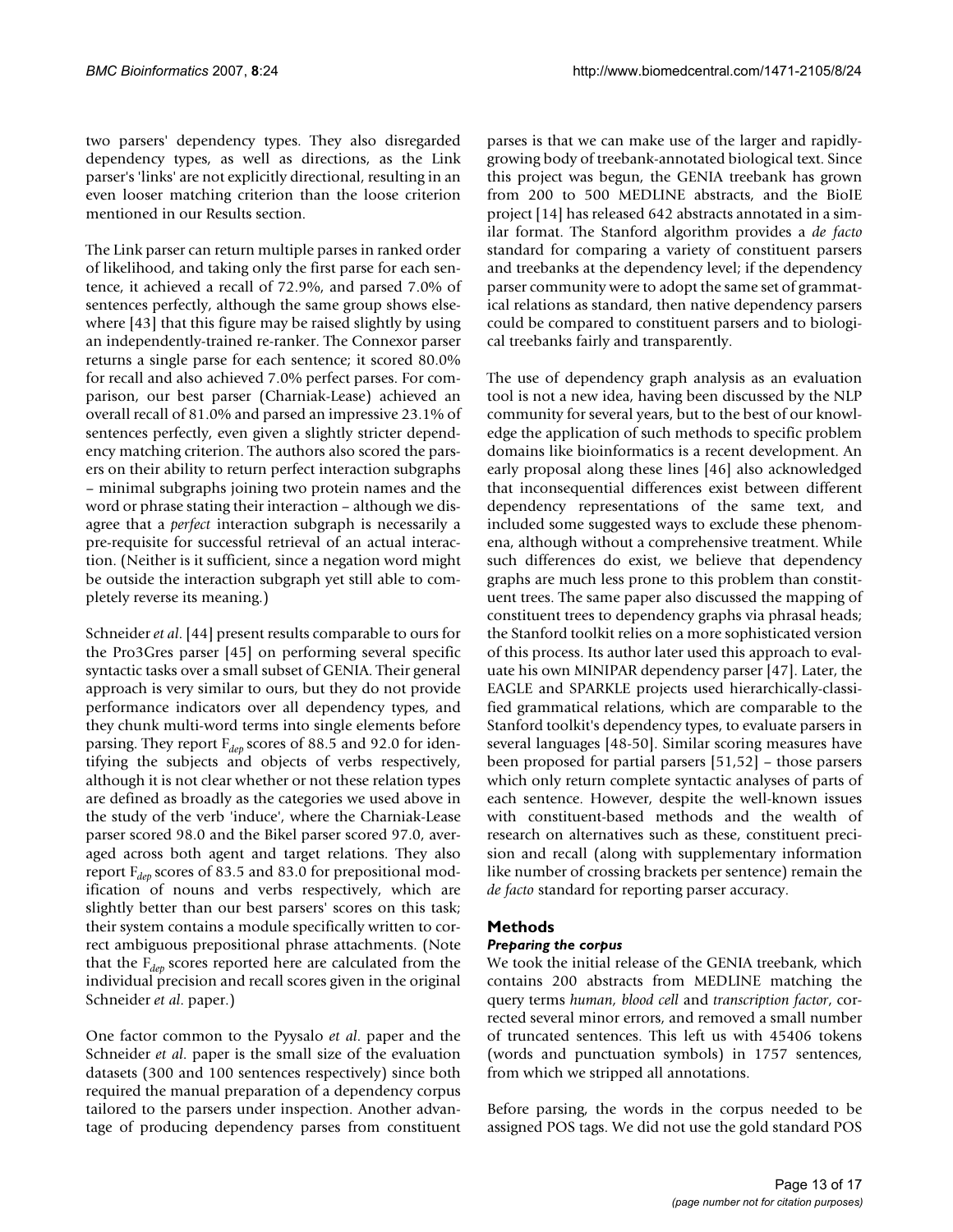tags as this would not reflect the typical use case for a parser, where the text is completely unseen. The Charniak and Charniak-Lease parsers perform POS-tagging internally, but the difference between them is that while the original Charniak parser learns to POS-tag as part of the parsing engine's training process – and therefore is distributed with a general-English POS-tagging vocabulary learnt from the Penn Treebank – the Charniak-Lease parser has a decoupled POS-tagging module which can be trained separately, and is provided pre-trained on a different part of the GENIA corpus from that which is included in the GENIA treebank. (Note that it still uses lexical statistics learnt from the Penn Treebank for the actual syntactic parsing step as there is not yet sufficient syntacticallyannotated biological text for retraining the parsing engine.) The other parsers in the experiment expect pretagged text, for which we used the MedPost tagger [53] which is trained on text from a variety of MEDLINE abstracts.

### *Parsing the corpus*

All the parsers were invoked with default compile-time and command-line options, with the exception that all resource limits were set to their most generous levels to allow for particularly long/complex sentences. Some postprocessing was required to normalise punctuation symbols and deal with other formatting issues, and to insert 'dummy' trees with no nesting each time one of the parsers completely failed to process a sentence. Prior to scoring, some additional operations were carried out on both the gold standard treebank and the parser output files. PRT labels were replaced with ADVP, and NAC and NX labels were replaced with NP, as these constituent types are not used in GENIA. Any constituents with a single daughter of the same type were removed, as were all constituents that did not cover any words in the sentence, and TOP nodes (S1 nodes in the case of the Charniak parser) which are meaningless top-level container constituents inserted by the parsers at the root of every sentence as a processing convenience.

The Penn Treebank defines a set of grammatical function suffixes on constituents, such as -LGS for logical subset, - LOC for location and -TMP for temporal modifier, that allow certain aspects of meaning to be represented more specifically than a purely syntactic annotation allows. GENIA uses a subset of these suffixes, the Stanford parser can generate a different subset, and the dependency graph generation algorithm can use another subset to provide additional clues for identifying the correct dependency to hold between two words. However, since these subsets do not match, and the other parsers in the evaluation do not produce any function suffixes at all, we completely discarded them in order to maintain a level playing field. There is a tool which adds these suffixes probabilistically to raw trees [29], but it was designed for the Charniak parser and is very sensitive to small differences in output between different parsers; its performance on biological text is untested so far and this would make an interesting experiment.

### *Generating the dependency graphs*

We will not discuss in detail the system for mapping from phrase structure trees to dependency graphs as it is described thoroughly in [9] and in the documentation for the Stanford NLP tools [54]. Briefly, it defines a taxonomy of directed, labelled grammatical relations, from the most general default type, DEPENDENT, to highly specific types such as NOMINAL\_PASSIVE\_SUBJECT or PHRASAL\_VERB\_PARTICLE. Each type has a list of allowable source constituents, target constituents and local tree structures that may hold between source and target; these definitions can include both structural constraints and lexical constraints (e.g. lists of valid words within the constituents). The algorithm attempts to match the patterns against the supplied tree structure of a sentence, from most specific to most general, and when a match is found, a dependency arc is added to the output graph from the head word of the source constituent to the head word of the target constituent. (A head word of a constituent is the word that is central to that constituent's meaning, upon which all the other words within it ultimately depend; e.g. the head of a verb phrase is the verb itself, and the head of a noun phrase is the rightmost noun.)

The algorithm also provides the facility to 'collapse' graphs into a slightly simplified form, replacing certain words such as prepositions or possessives with dependencies, and optionally adding extra dependencies that make the semantics of each sentence slightly more explicit (at the expense of making the sentence's graph potentially cyclic rather than guaranteed acyclic). When scoring the parsers' overall performance, we used the collapsed versions of the dependency graphs with all additional dependencies added in, as this is the kind of graph one would find most useful in an information extraction project. The specific subtasks for the Charniak-Lease and Bikel parsers however used the unmodified graphs as these allowed a more fine-grained analysis of behaviour.

### *Scoring the parsers*

The effectiveness scores F*const* and F*dep* are constituent tree and dependency graph similarity measures, respectively. They are the harmonic mean of the Precision (P) and Recall (R) values achieved by each parser, and are thus designed to penalise parsers who favour one at the expense of the other:

$$
F = \frac{2 \times P \times R}{P + R}
$$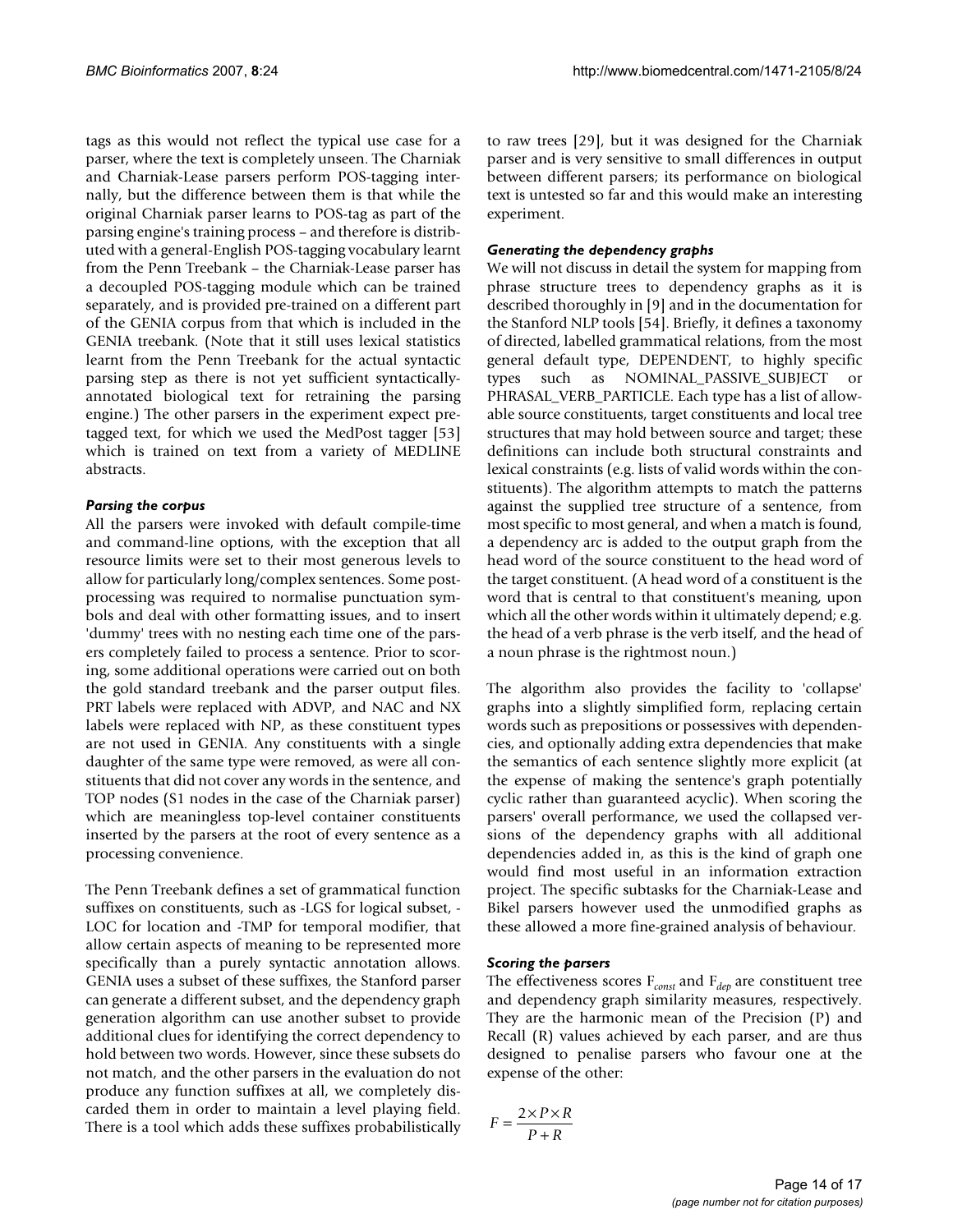Precision is the proportion of constituents or dependents in the parsed corpus that are actually present in the gold standard:

 $P = \frac{\text{\# true pc}}{\text{\# true positives}}$ # true positives + # true positives true positives  $+$  # false positives

Recall is the proportion of constituents or dependents in the gold standard corpus that are correctly proposed by the parser:

 $R = \frac{\text{\# true p}}{\text{\# true positives +}}$ # true positives + # true positives true positives + #false negatives

When calculating  $F_{const}$  a constituent is treated as a true positive only if its label (constituent type) and span (the portion of the sentence covered by the constituent, not counting punctuation) are correct. When calculating F<sub>dep</sub>, a dependency arc is treated as a true positive only if its label (dependency type), start node and end node are correct (unless the loose matching criterion is specified, in which case the label is disregarded).

For brevity, individual precision and recall scores have not been reported in this study. In constituent terms, and considering successfully parsed sentences only, all parsers scored slightly higher on precision than they did on recall, indicating that they were producing somewhat sparser trees than the GENIA annotators. In dependency terms, on the other hand, all parsers scored almost exactly the same for precision and recall on successfully parsed sentences. This suggests that omitted dependencies were usually replaced with a single erroneous arc.

### **List of abbreviations**

**F** Parser effectiveness (F-measure)

**F***const* Effectiveness based on constituents

**F***dep* Effectiveness based on dependencies

**NLP** Natural language processing

**P** Precision

**POS** Part of speech

**PTB** Penn Treebank

**R** Recall

The following list covers the linguistic abbreviations used in phrase-structure tree diagrams in this paper only. See [10] for explanations of their names and a comprehensive list.

**ADVP** Adverbial phrase **CC** Coordinating conjunction **CD** Cardinal number **DT** Determiner **IN** Preposition or subordinating conjunction **NN** Noun, singular or mass **NNS** Noun, plural **NP** Noun phrase **PP** Prepositional phrase **RB** Adverb **S** Simple declarative clause **VBD** Verb, past tense **VBN** Verb, past participle **VBP** Verb, non-3rd person singular present **VP** Verb phrase **WDT** *Wh*-determiner (e.g. "which", "that", "whatever") **WHNP** *Wh-noun* phrase (noun is replaced by "which", "who" etc.) The following list covers the linguistic abbreviations used in dependency graph diagrams in this paper only. See [9] and [54] for comprehensive lists. **ADVMOD** Adverbial modifier **AND** Conjunction 'and' **AUX** Auxiliary

**AUXPASS** Passive auxiliary

**BY** Preposition 'by'

**DEP** Dependent

**DET** Determiner

### **DOBJ** Direct object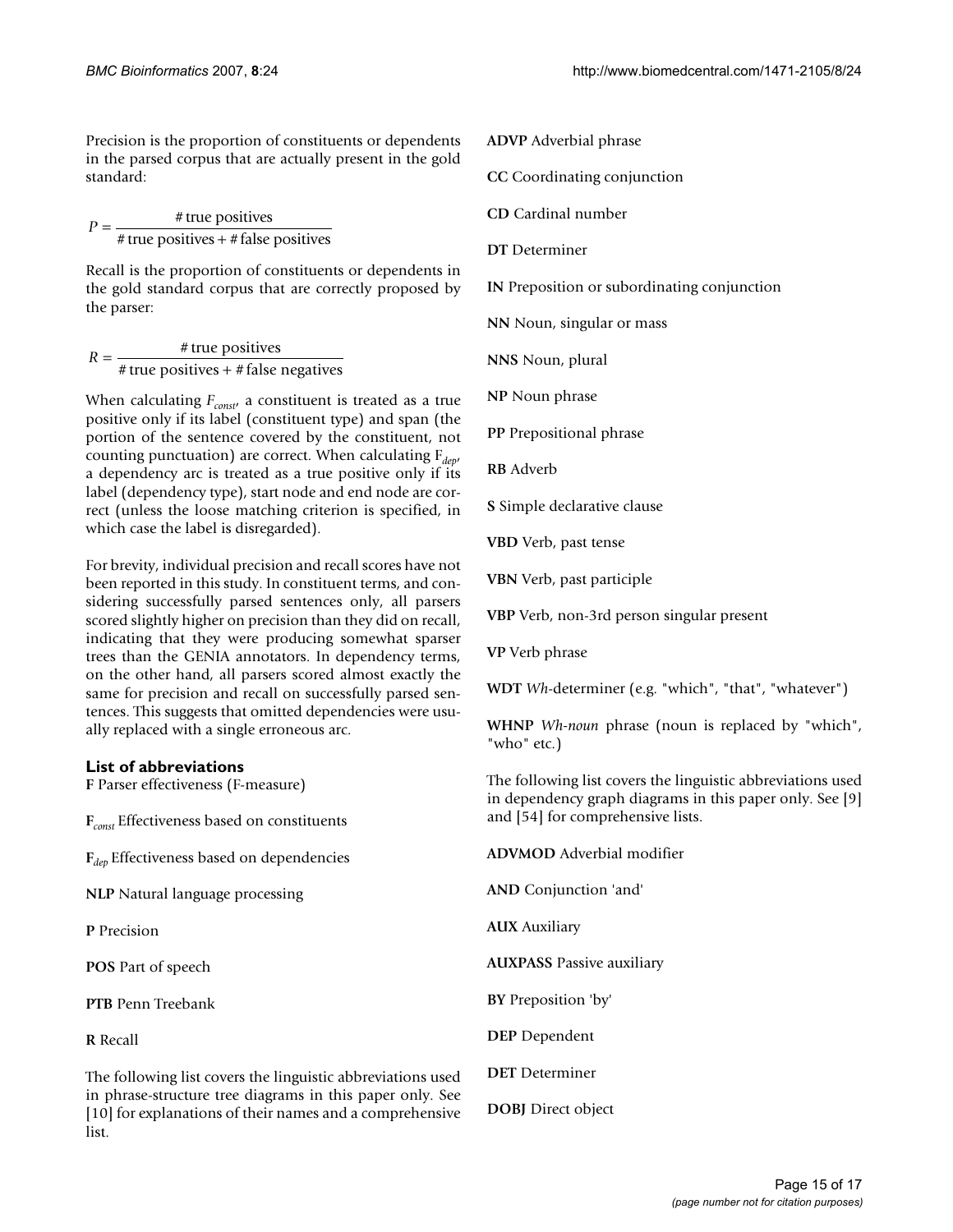**DURING** Preposition 'during'

**NN** Noun compound modifier

**NSUBJ** Nominal subject

**NSUBJPASS** Passive nominal subject

**NUM** Numeric modifier

**OF** Preposition 'of'

**IN** Preposition 'in'

**RCMOD** Relative clause modifier

### **Authors' contributions**

ABC designed and wrote the Perl scripts and Java classes used in the experiment, analysed the results and drafted the manuscript. AJS participated in the experimental design and data analysis, and co-edited the manuscript. Both authors were involved in planning the study, and both read and approved the final manuscript.

### **Acknowledgements**

This work was funded by the Biotechnology and Biological Sciences Research Council and AstraZeneca PLC.

#### **References**

- 1. Cohen KB, Hunter L: **Natural language processing and systems biology.** In *Artificial intelligence methods and tools for systems biology* Edited by: Dubitzky W, Azuaje F. Dordrecht: Kluwer; 2004.
- 2. Xiao J, Su J, Zhou G, Tan C: **Protein-Protein Interaction: A Supervised Learning Approach.** In *Proceedings of the First International Symposium on Semantic Mining in Biomedicine* Hinxton, UK; 2005.
- Camon EB, Barrell DG, Dimmer EC, Lee V, Magrane M, Maslen J, Binns D, Apweiler R: **[An evaluation of GO annotation retrieval](http://www.ncbi.nlm.nih.gov/entrez/query.fcgi?cmd=Retrieve&db=PubMed&dopt=Abstract&list_uids=15960829) [for BioCreAtIvE and GOA.](http://www.ncbi.nlm.nih.gov/entrez/query.fcgi?cmd=Retrieve&db=PubMed&dopt=Abstract&list_uids=15960829)** *BMC Bioinformatics* 2005, **6(Suppl. 1):**(S17).
- 4. Domedel-Puig N, Wernisch L: **[Applying GIFT, a Gene Interac](http://www.ncbi.nlm.nih.gov/entrez/query.fcgi?cmd=Retrieve&db=PubMed&dopt=Abstract&list_uids=16014369)[tions Finder in Text, to fly literature.](http://www.ncbi.nlm.nih.gov/entrez/query.fcgi?cmd=Retrieve&db=PubMed&dopt=Abstract&list_uids=16014369)** *Bioinformatics* 2005, **21(17):**3582-3583.
- 5. Rindflesch TC, Bisharah L, Dimitar H, Aronson AR, H K: **Semantic Relations Asserting the Etiology of Genetic Diseases.** *Proceedings of the American Medical Informatics Association Annual Symposium, Hanley and Belfus, Inc* 2003.
- 6. Temkin JM, Gilder MR: **[Extraction of protein interaction infor](http://www.ncbi.nlm.nih.gov/entrez/query.fcgi?cmd=Retrieve&db=PubMed&dopt=Abstract&list_uids=14594709)[mation from unstructured text using a context-free gram](http://www.ncbi.nlm.nih.gov/entrez/query.fcgi?cmd=Retrieve&db=PubMed&dopt=Abstract&list_uids=14594709)[mar.](http://www.ncbi.nlm.nih.gov/entrez/query.fcgi?cmd=Retrieve&db=PubMed&dopt=Abstract&list_uids=14594709)** *Bioinformatics* 2003, **19(16):**2046-2053.
- Ahmed ST, Chidambaram D, Davulcu H, Baral C: IntEx: A Syntac**tic Role Driven Protein-Protein Interaction Extractor for Bio-Medical Text.** In *Proceedings of the ACL-ISMB Workshop on Linking Biological Literature. Ontologies and Databases: Mining Biological Semantics* Detroit: Association for Computational Linguistics; 2005:54-61.
- 8. Pyysalo S, Ginter F, Pahikkala T, Boberg J, Järvinen J, Salakoski T: **[Eval](http://www.ncbi.nlm.nih.gov/entrez/query.fcgi?cmd=Retrieve&db=PubMed&dopt=Abstract&list_uids=16099201)[uation of two dependency parsers on biomedical corpus tar](http://www.ncbi.nlm.nih.gov/entrez/query.fcgi?cmd=Retrieve&db=PubMed&dopt=Abstract&list_uids=16099201)[geted at protein-protein interactions.](http://www.ncbi.nlm.nih.gov/entrez/query.fcgi?cmd=Retrieve&db=PubMed&dopt=Abstract&list_uids=16099201)** *International Journal of Medical Informatics* 2006, **75(6):**430-442.
- 9. de Marneffe MC, MacCartney B, Manning CD: **Generating Typed Dependency Parses from Phrase Structure Parses.** In *Proceedings of 5th International Conference on Language Resources and Evaluation (LREC2006)* Genoa, Italy; 2006.
- 10. Marcus MP, Santorini B, Marcinkiewicz MA: **Building a Large Annotated Corpus of English: The Penn Treebank.** *Computational Linguistics* 1994, **19(2):**313-330.
- 11. Sampson G, Babarczy A: **A test of the leaf-ancestor metric for parse accuracy.** In *Proceedings of the Beyond PARSEVAL workshop of the third LREC conference* Las Palmas, Canary Islands; 2002.
- 12. Clegg AB, Shepherd AJ: **Evaluating and integrating treebank parsers on a biomedical corpus.** *Association for Computational Linguistics Workshop on Software CDROM* 2005.
- 13. GENIA Treebank Beta Version [[http://www-tsujii.is.s.u](http://www-tsujii.is.s.u-tokyo.ac.jp/GENIA/topics/Corpus/GTB.html)[tokyo.ac.jp/GENIA/topics/Corpus/GTB.html\]](http://www-tsujii.is.s.u-tokyo.ac.jp/GENIA/topics/Corpus/GTB.html)
- 14. **Mining the Bibliome** [[http://bioie.ldc.upenn.edu/\]](http://bioie.ldc.upenn.edu/)
- 15. Bikel DM: **Design of a Multi-lingual, Parallel-processing Statistical Parsing Engine.** In *Proceedings of the Human Language Technology Conference 2002 (HLT2002)* San Diego; 2002.
- 16. Collins M: **Head-Driven Statistical Models for Natural Language Parsing.** In *Phd* University of Pennsylvania; 1999.
- 17. Klein D, Manning CD: **Fast Exact Inference with a Factored Model for Natural Language Parsing.** *Advances in Neural Information Processing Systems* 2002:3-10.
- 18. Klein D, Manning CD: **Accurate Unlexicalized Parsing.** In *Proceedings of the 41st Meeting of the Association for Computational Linguistics (ACL'03). Main Volume* Sapporo, Japan: ACL; 2003.
- 19. Charniak E: **A Maximum-Entropy-Inspired Parser.** *Tech rep Brown University* 1999.
- 20. Lease M, Charniak E: **Parsing Biomedical Literature.** In *Proceedings of the Second International Joint Conference on Natural Language Processing (IJCNLP'05)* Edited by: Dale R, Wong KF, Su J, Kwong OY. Jeju Island, Korea; 2005.
- 21. Friedman C, Kra P, Rzhetsky A: **[Two biomedical sublanguages: a](http://www.ncbi.nlm.nih.gov/entrez/query.fcgi?cmd=Retrieve&db=PubMed&dopt=Abstract&list_uids=12755517) [description based on the theories of Zellig Harris.](http://www.ncbi.nlm.nih.gov/entrez/query.fcgi?cmd=Retrieve&db=PubMed&dopt=Abstract&list_uids=12755517)** *Journal of Biomedical Informatics* 2002, **35(4):**222-235.
- 22. **Bikel Parser** [<http://www.cis.upenn.edu/~dbikel/software.html>]
- 23. Goldin IM, Chapman WW: **Learning to Detect Negation with 'Not' in Medical Texts.** In *ACM SIGIR '03 Workshop on Text Analysis and Search for Bioinformatics: Participant Notebook* Toronto, Canada: Association for Computing Machinery; 2003.
- 24. Mutalik PG, Deshpande A, Nadkarni PM: **[Use of General-purpose](http://www.ncbi.nlm.nih.gov/entrez/query.fcgi?cmd=Retrieve&db=PubMed&dopt=Abstract&list_uids=11687566) [Negation Detection to Augment Concept Indexing of Medi](http://www.ncbi.nlm.nih.gov/entrez/query.fcgi?cmd=Retrieve&db=PubMed&dopt=Abstract&list_uids=11687566)[cal Documents: A Quantitative Study Using the UMLS.](http://www.ncbi.nlm.nih.gov/entrez/query.fcgi?cmd=Retrieve&db=PubMed&dopt=Abstract&list_uids=11687566)** *Journal of the American Medical Informatics Association* 2001, **8(6):**598-609.
- 25. Ge N, Hale J, Charniak E: **A Statistical Approach to Anaphora Resolution.** *Proceedings of the Sixth Workshop on Very Large Corpora, Hong Kong* 1998.
- 26. Gildea D, Jurafsky D: **Automatic labeling of semantic roles.** *Computational Linguistics* 2002, **28(3):**245-288.
- 27. Knight K, Marcu D: **Statistics-based summarization Step one: Sentence compression.** In *Proceedings of the 17th National Conference on Artificial Intelligence (AAAI)* Austin, Texas; 2000.
- 28. Merlo P, Stevenson S: **Automatic Verb Classification Based on Statistical Distributions of Argument Structure.** *Computational Linguistics* 2001, **27(3):**373-408.
- 29. Blaheta D, Charniak E: **Assigning function tags to parsed text.** *Proceedings of the 1st Annual Meeting of the North American Chapter of the Association for Computational Linguistics* 2000:234-240.
- 30. Bies A, Kulick S, Mandel M: **Parallel Entity and Treebank Annotation.** In *Proceedings of the Workshop on Frontiers in Corpus Annotations II: Pie in the Sky* Ann Arbor, Michigan: Association for Computational Linguistics; 2005:21-28.
- 31. Rosario B, Hearst M: **Classifying Semantic Relations in Bioscience Texts.** In *Proceedings of the 42nd Meeting of the Association for Computational Linguistics (ACL'04), Main Volume* Barcelona, Spain; 2004:430-437.
- 32. Shi Z, Gu B, Popowich F, Sarkar A: **Synonym-based Query Expansion and Boosting-based Re-ranking: A Two-phase Approach for Genomic Information Retrieval.** In *Proceedings of the Fourteenth Text REtrieval Conference (TREC 2005)* Gaithersburg, Maryland; 2005.
- 33. Sanchez O, Poesio M: **Acquisition of Causal Knowledge from Text: Applications to Bioinformatics.** In *First International Symposium on Semantic Mining in Biomedicine (SMBM) poster session* Hinxton, UK; 2005.
- 34. Huang Y, Lowe HJ, Klein D, Cucina RJ: **[Improved Identification of](http://www.ncbi.nlm.nih.gov/entrez/query.fcgi?cmd=Retrieve&db=PubMed&dopt=Abstract&list_uids=15684131) Noun Phrases in Clinical Radiology Reports Using a High-[Performance Statistical Natural Language Parser Aug](http://www.ncbi.nlm.nih.gov/entrez/query.fcgi?cmd=Retrieve&db=PubMed&dopt=Abstract&list_uids=15684131)[mented with the UMLS Specialist Lexicon.](http://www.ncbi.nlm.nih.gov/entrez/query.fcgi?cmd=Retrieve&db=PubMed&dopt=Abstract&list_uids=15684131)** *Journal of the American Medical Informatics Association* 2005, **12(3):**275-285.
- 35. Finkel J, Dingare S, Nguyen H, Nissim M, Manning C, Sinclair G: **Exploiting concepts for biomedical entity recognition: From**